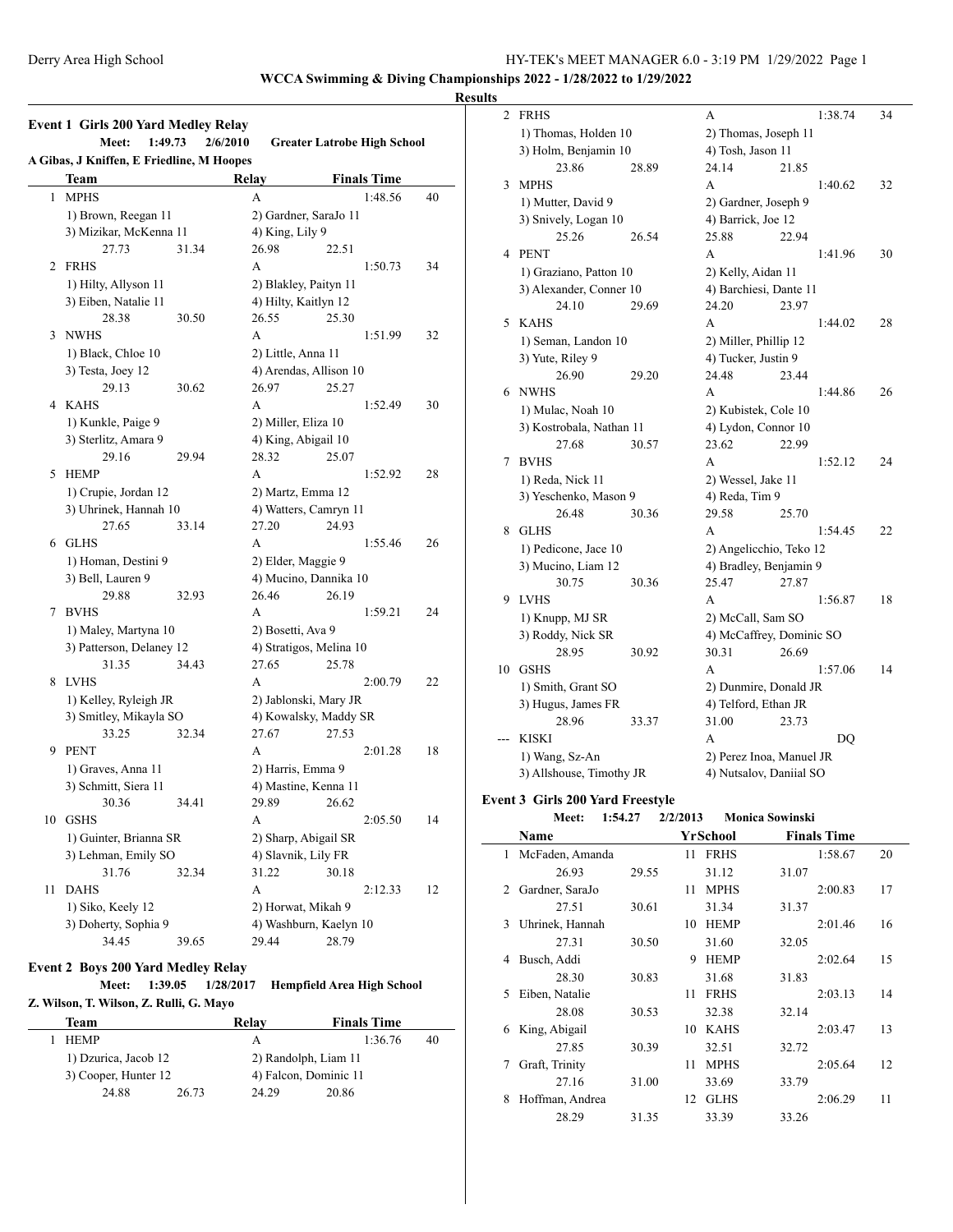**WCCA Swimming & Diving Championships 2022 - 1/28/2022 to 1/29/2022 Results**

|    | (Event 3 Girls 200 Yard Freestyle) |         |  |             |       |                    |                |  |  |  |
|----|------------------------------------|---------|--|-------------|-------|--------------------|----------------|--|--|--|
|    | Name                               |         |  | YrSchool    |       | <b>Finals Time</b> |                |  |  |  |
| 9  | Walton, Chloe                      |         |  | <b>BUHS</b> |       | 2:08.42            | 9              |  |  |  |
|    | 29.45                              | 31.77   |  | 33.62       | 33.58 |                    |                |  |  |  |
| 10 | Mucino, Dannika                    |         |  | 10 GLHS     |       | 2:08.47            | 7              |  |  |  |
|    | 27.91                              | 31.60   |  | 34.14       | 34.82 |                    |                |  |  |  |
| 11 | Black, Chloe                       |         |  | 10 NWHS     |       | 2:08.82            | 6              |  |  |  |
|    | 29.30                              | 32.28   |  | 33.87       | 33.37 |                    |                |  |  |  |
|    | 12 Giordano, Grace                 |         |  | <b>BUHS</b> |       | 2:10.03            | 5              |  |  |  |
|    | 29.10                              | 32.38   |  | 34.06       | 34.49 |                    |                |  |  |  |
|    | 13 Heffelfinger, Victoria          |         |  | 12 NWHS     |       | 2:10.29            | $\overline{4}$ |  |  |  |
|    | 29.35                              | 32.26   |  | 34.57       | 34.11 |                    |                |  |  |  |
|    | 14 Gruska, Gianna                  |         |  | 9 DAHS      |       | 2:11.44            | 3              |  |  |  |
|    | 28.60                              | 33.22   |  | 34.57       | 35.05 |                    |                |  |  |  |
|    | 15 Johnson, Olivia                 |         |  | 10 PENT     |       | 2:11.50            | $\overline{2}$ |  |  |  |
|    | 30.33                              | 32.94   |  | 34.29       | 33.94 |                    |                |  |  |  |
| 16 | Bishop, Emma                       |         |  | 10 PENT     |       | 2:15.50            | 1              |  |  |  |
|    | 30.86                              | 34.39   |  | 35.52       | 34.73 |                    |                |  |  |  |
|    | 17 Newbould, Grace                 |         |  | 9 BVHS      |       | 2:18.01            |                |  |  |  |
|    | 31.13                              | 34.47   |  | 36.37       | 36.04 |                    |                |  |  |  |
|    | 18 Kowalsky, Maddy                 |         |  | SR LVHS     |       | 2:20.04            |                |  |  |  |
|    | 31.34                              | 35.17   |  | 36.33       | 37.20 |                    |                |  |  |  |
| 19 | Tucker, Angela                     |         |  | 11 KAHS     |       | 2:22.60            |                |  |  |  |
|    | 31.81                              | 35.69   |  | 37.40       | 37.70 |                    |                |  |  |  |
| 20 | Ohler, Lenka                       |         |  | 10 DAHS     |       | 2:24.73            |                |  |  |  |
|    | 32.01                              | 37.79   |  | 39.23       | 35.70 |                    |                |  |  |  |
|    | 21 Lehman, Emily                   |         |  | SO GSHS     |       | 2:25.02            |                |  |  |  |
|    | 34.10                              | 37.67   |  | 37.46       | 35.79 |                    |                |  |  |  |
|    | 22 Monticue, Alexandra             |         |  | FR LVHS     |       | 2:50.94            |                |  |  |  |
|    | 37.56                              | 43.09   |  | 1:30.55     |       |                    |                |  |  |  |
| 23 | Martin, Mackenzie                  |         |  | 12 BVHS     |       | 3:01.51            |                |  |  |  |
|    | 40.51                              | 1:33.62 |  | 48.00       |       |                    |                |  |  |  |

#### **Event 4 Boys 200 Yard Freestyle**

#### **Meet: 1:41.81 1/25/2020 Ethan Tulenko**

|               | Name               |       |              | YrSchool    |       | <b>Finals Time</b> |    |
|---------------|--------------------|-------|--------------|-------------|-------|--------------------|----|
|               | 1 Hansen, Levi     |       | 11           | <b>KAHS</b> |       | 1:42.53            | 20 |
|               | 24.10              | 25.90 |              | 26.35       | 26.18 |                    |    |
| 2             | Sterlitz, Parker   |       | 11           | <b>KAHS</b> |       | 1:47.07            | 17 |
|               | 24.83              | 26.67 |              | 27.66       | 27.91 |                    |    |
| $\mathcal{F}$ | Holm, Benjamin     |       | 10           | <b>FRHS</b> |       | 1:48.71            | 16 |
|               | 24.93              | 27.65 |              | 28.38       | 27.75 |                    |    |
| 4             | Cratty, Patrick    |       | 9            | <b>GLHS</b> |       | 1:50.32            | 15 |
|               | 25.14              | 27.72 |              | 28.44       | 29.02 |                    |    |
| 5             | Cratty, Charlie    |       | 11           | <b>GLHS</b> |       | 1:51.24            | 14 |
|               | 25.02              | 28.17 |              | 28.98       | 29.07 |                    |    |
| 6             | Dzurica, Jacob     |       | $12^{\circ}$ | <b>HEMP</b> |       | 1:51.80            | 13 |
|               | 26.20              | 28.23 |              | 28.92       | 28.45 |                    |    |
| 7             | Knedeisen, Matthew |       | 11           | <b>HEMP</b> |       | 1:53.01            | 12 |
|               | 25.40              | 28.18 |              | 29.44       | 29.99 |                    |    |
| 8             | Reda, Nick         |       | 11           | <b>BVHS</b> |       | 1:53.19            | 11 |
|               | 25.53              | 28.89 |              | 29.73       | 29.04 |                    |    |
| 9             | Kelly, Aidan       |       | 11           | <b>PENT</b> |       | 1:53.64            | 9  |
|               | 26.53              | 28.89 |              | 29.80       | 28.42 |                    |    |
| 10            | Lingg, Eric        |       | 9            | <b>FRHS</b> |       | 1:54.54            | 7  |
|               | 26.31              | 29.39 |              | 29.26       | 29.58 |                    |    |
| 11            | Knupp, MJ          |       | SR.          | <b>LVHS</b> |       | 1:54.90            | 6  |
|               | 26.34              | 29.06 |              | 29.71       | 29.79 |                    |    |

|    | 12 Barrick, Joe    |       |    | 12 MPHS     |       | 1:55.18 | 5              |
|----|--------------------|-------|----|-------------|-------|---------|----------------|
|    | 25.83              | 28.82 |    | 30.23       | 30.30 |         |                |
|    | 13 Matovcik, David |       |    | <b>BUHS</b> |       | 1:55.87 | $\overline{4}$ |
|    | 27.23              | 29.12 |    | 30.40       | 29.12 |         |                |
|    | 14 Yant, Gabriel   |       | 10 | <b>PENT</b> |       | 1:57.71 | 3              |
|    | 27.00              | 29.51 |    | 31.04       | 30.16 |         |                |
|    | 15 Mulac, Noah     |       | 10 | <b>NWHS</b> |       | 1:58.97 | $\overline{2}$ |
|    | 26.15              | 29.65 |    | 31.68       | 31.49 |         |                |
| 16 | Kiser, Jacob       |       | 12 | <b>MPHS</b> |       | 2:04.70 | 1              |
|    | 28.10              | 32.42 |    | 33.45       | 30.73 |         |                |
|    | 17 Fulmer, Michael |       |    | 12 NWHS     |       | 2:13.21 |                |
|    | 29.75              | 33.59 |    | 34.71       | 35.16 |         |                |
| 18 | Aliyetti, David    |       |    | <b>BUHS</b> |       | 2:15.88 |                |
|    | 31.21              | 34.41 |    | 35.81       | 34.45 |         |                |
|    | 19 Henderson, Luke |       | 11 | <b>BVHS</b> |       | 2:16.15 |                |
|    | 30.05              | 34.78 |    | 36.38       | 34.94 |         |                |
| 20 | Aldridge, Preston  |       |    | JR KISKI    |       | 2:29.28 |                |
|    | 27.25              | 32.42 |    | 1:29.61     |       |         |                |
| 21 | Humberger, Cameron |       |    | 9 DAHS      |       | 2:46.47 |                |
|    | 36.98              | 42.76 |    | 43.82       | 42.91 |         |                |
| 22 | Bates, Gavin       |       | 9  | <b>DAHS</b> |       | 3:08.48 |                |
|    | 41.67              | 48.22 |    | 50.28       | 48.31 |         |                |

#### **Event 5 Girls 200 Yard IM**

 $\sim$ 

|              | Meet:              | 2:03.97 |    |                 | 1/31/2015 Kathryn Painter |                |
|--------------|--------------------|---------|----|-----------------|---------------------------|----------------|
|              | Name               |         |    | <b>YrSchool</b> | <b>Finals Time</b>        |                |
| $\mathbf{1}$ | Miller, Eliza      |         |    | 10 KAHS         | 2:08.76                   | 20             |
|              | 27.56              | 33.89   |    | 36.62           | 30.69                     |                |
| 2            | Little, Anna       |         | 11 | <b>NWHS</b>     | 2:12.36                   | 17             |
|              | 28.32              | 35.10   |    | 36.07           | 32.87                     |                |
| 3            | Brown, Reegan      |         | 11 | <b>MPHS</b>     | 2:13.93                   | 16             |
|              | 27.69              | 33.65   |    | 40.74           | 31.85                     |                |
| 4            | Patterson, Delaney |         |    | 12 BVHS         | 2:14.90                   | 15             |
|              | 29.22              | 33.96   |    | 40.31           | 31.41                     |                |
| 5            | Albright, Annika   |         | 12 | <b>FRHS</b>     | 2:15.79                   | 14             |
|              | 28.61              | 34.05   |    | 41.46           | 31.67                     |                |
| 6            | Blakley, Paityn    |         | 11 | <b>FRHS</b>     | 2:18.70                   | 13             |
|              | 30.71              | 36.90   |    | 38.25           | 32.84                     |                |
| 7            | Kunkle, Paige      |         |    | 9 KAHS          | 2:19.55                   | 12             |
|              | 31.09              | 35.86   |    | 39.51           | 33.09                     |                |
| 8            | Gaydos, Rosemary   |         | 10 | <b>NWHS</b>     | 2:25.08                   | 11             |
|              | 31.51              | 37.35   |    | 42.69           | 33.53                     |                |
| 9            | Buhite, Chloe      |         |    | 10 DAHS         | 2:26.73                   | 9              |
|              | 29.63              | 36.42   |    | 44.43           | 36.25                     |                |
| 10           | Wolford, Kate      |         |    | 10 GLHS         | 2:27.79                   | 7              |
|              | 32.02              | 37.53   |    | 45.02           | 33.22                     |                |
| 11           | Johnson, Gabrielle |         |    | 10 GLHS         | 2:27.88                   | 6              |
|              | 33.19              | 37.59   |    | 42.90           | 34.20                     |                |
| 12           | Doherty, Sophia    |         |    | 9 DAHS          | 2:28.42                   | 5              |
|              | 30.50              | 37.03   |    | 45.67           | 35.22                     |                |
| 13           | Schmitt, Siera     |         | 11 | <b>PENT</b>     | 2:29.57                   | $\overline{4}$ |
|              | 30.75              | 39.00   |    | 43.05           | 36.77                     |                |
| 14           | Williams, Kasey    |         |    | 9 HEMP          | 2:30.30                   | 3              |
|              | 31.64              | 40.09   |    | 44.73           | 33.84                     |                |
| 15           | Harris, Emma       |         |    | 9 PENT          | 2:30.79                   | $\overline{2}$ |
|              | 32.79              | 39.07   |    | 44.08           | 34.85                     |                |
| 16           | Schrock, Olivia    |         | 9  | <b>HEMP</b>     | 2:34.03                   | $\mathbf{1}$   |
|              | 32.31              | 36.05   |    | 49.30           | 36.37                     |                |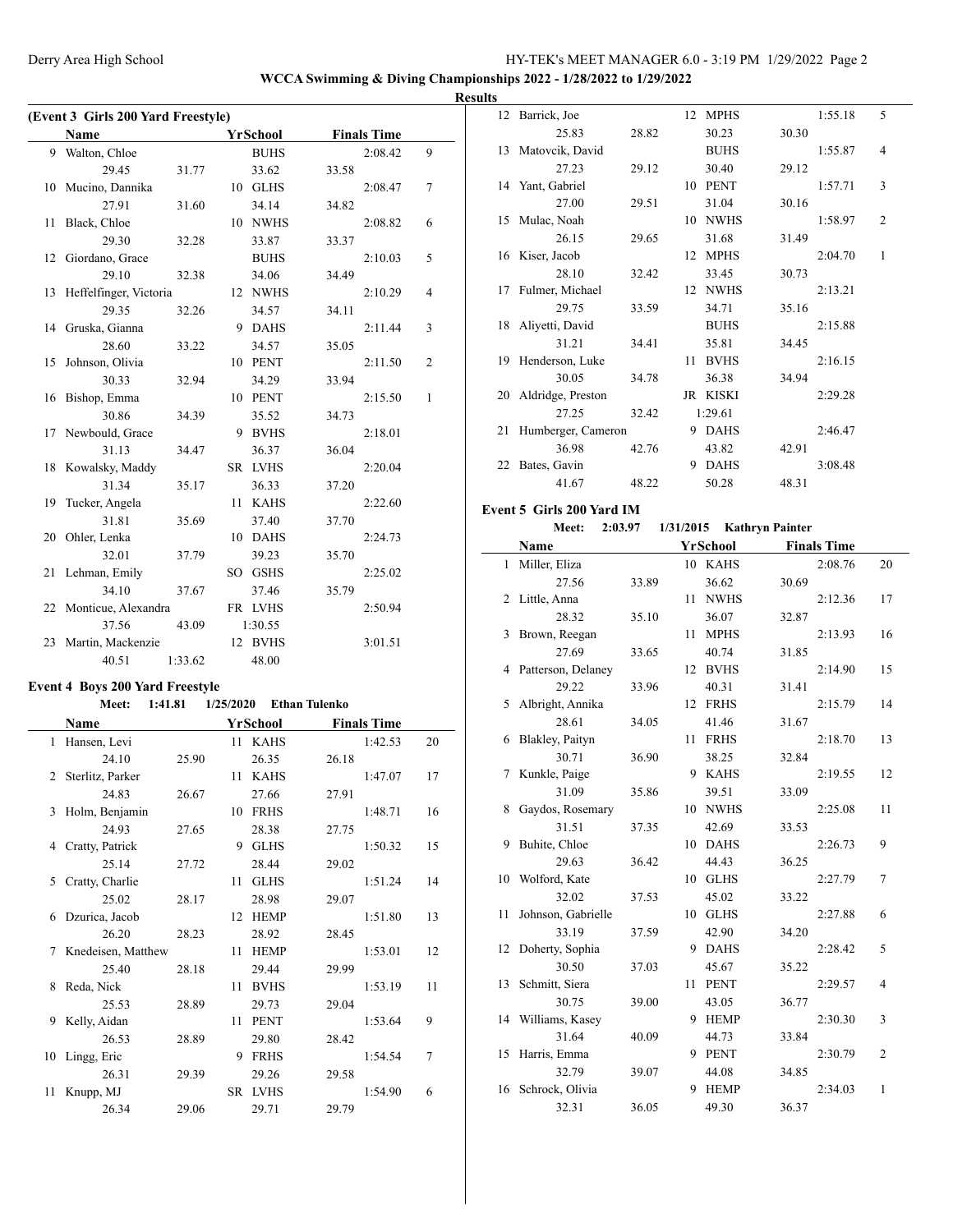**WCCA Swimming & Diving Championships 2022 - 1/28/2022 to 1/29/2022**

#### **Results**

|    | (Event 5 Girls 200 Yard IM) |       |     |             |       |                    |  |  |  |  |
|----|-----------------------------|-------|-----|-------------|-------|--------------------|--|--|--|--|
|    | <b>Name</b>                 |       |     | YrSchool    |       | <b>Finals Time</b> |  |  |  |  |
| 17 | Pipitone, Eleonora          |       | 12. | <b>BVHS</b> |       | 2:37.37            |  |  |  |  |
|    | 32.14                       | 38.40 |     | 48.04       | 38.79 |                    |  |  |  |  |
| 18 | Pomarico, Elizabeth         |       | 11  | <b>MPHS</b> |       | 2:38.38            |  |  |  |  |
|    | 32.11                       | 40.51 |     | 49.72       | 36.04 |                    |  |  |  |  |
| 19 | Kelley, Ryleigh             |       | JR  | <b>LVHS</b> |       | 2:39.21            |  |  |  |  |
|    | 31 25                       | 39.80 |     | 50.97       | 37.19 |                    |  |  |  |  |
| 20 | Armando, Kaylee             |       |     | <b>BUHS</b> |       | 2:48.89            |  |  |  |  |
|    | 33.35                       | 41 54 |     | 55.75       | 38.25 |                    |  |  |  |  |

#### **Event 6 Boys 200 Yard IM**

|                | Meet:             | 1:55.78 | 2/4/2012 |                 | <b>Lucas A Bureau</b> |                |
|----------------|-------------------|---------|----------|-----------------|-----------------------|----------------|
|                | Name              |         |          | <b>YrSchool</b> | <b>Finals Time</b>    |                |
|                | 1 Bunker, Aiden   |         |          | 11 FRHS         | 1:56.91               | 20             |
|                | 25.14             | 30.44   |          | 33.53           | 27.80                 |                |
| $\overline{c}$ | Coleman, Jack     |         |          | 12 KAHS         | 2:00.99               | 17             |
|                | 25.15             | 30.46   |          | 36.12           | 29.26                 |                |
| 3              | Thomas, Holden    |         |          | 10 FRHS         | 2:01.13               | 16             |
|                | 26.06             | 29.87   |          | 37.75           | 27.45                 |                |
| 4              | Gardner, Joseph   |         |          | 9 MPHS          | 2:01.28               | 15             |
|                | 25.96             | 31.59   |          | 34.46           | 29.27                 |                |
| 5              | Tucker, Justin    |         | 9        | <b>KAHS</b>     | 2:02.42               | 14             |
|                | 26.02             | 30.47   |          | 36.59           | 29.34                 |                |
| 6              | Randolph, Liam    |         | 11       | <b>HEMP</b>     | 2:04.82               | 13             |
|                | 26.63             | 31.66   |          | 36.21           | 30.32                 |                |
| 7              | Kubistek, Cole    |         |          | 10 NWHS         | 2:08.64               | 12             |
|                | 28.27             | 33.32   |          | 35.76           | 31.29                 |                |
| 8              | Hewitt, Austin    |         |          | 12 NWHS         | 2:11.95               | 11             |
|                | 26.40             | 34.37   |          | 39.26           | 31.92                 |                |
| 9              | Jefferies, Daniel |         | 11       | <b>HEMP</b>     | 2:15.97               | 9              |
|                | 27.50             | 31.23   |          | 45.26           | 31.98                 |                |
| 10             | Morelli, Dominick |         |          | 11 PENT         | 2:18.12               | 7              |
|                | 30.04             | 35.31   |          | 40.92           | 31.85                 |                |
| 11             | Angelicchio, Teko |         | 12       | <b>GLHS</b>     | 2:20.52               | 6              |
|                | 29.58             | 37.01   |          | 41.39           | 32.54                 |                |
|                | 12 Painter, Seth  |         | 9        | <b>MPHS</b>     | 2:21.69               | 5              |
|                | 27.87             | 36.43   |          | 44.43           | 32.96                 |                |
|                | 13 Alfieri, Jacob |         |          | 10 PENT         | 2:24.69               | 4              |
|                | 30.51             | 36.19   |          | 44.14           | 33.85                 |                |
|                | 14 Pedicone, Jace |         | 10       | <b>GLHS</b>     | 2:25.99               | 3              |
|                | 28.91             | 36.85   |          | 45.90           | 34.33                 |                |
| 15             | Roman, Anthony    |         |          | <b>BUHS</b>     | 2:37.07               | $\overline{2}$ |
|                | 32.10             | 41.10   |          | 47.24           | 36.63                 |                |

#### **Event 7 Girls 50 Yard Freestyle**

#### **Meet: 23.38 1/27/2018 Heather Gardner**

|    | <b>Name</b>       | YrSchool |             | <b>Finals Time</b> |    |
|----|-------------------|----------|-------------|--------------------|----|
|    | King, Lily        | 9        | <b>MPHS</b> | 23.17              | 20 |
| 2  | Bell, Lauren      | 9        | <b>GLHS</b> | 24.96              | 17 |
| 3  | Martz, Emma       | 12.      | <b>HEMP</b> | 25.14              | 16 |
| 4  | Lingg, Rosalynd   | 12       | <b>FRHS</b> | 25.30              | 15 |
| 5. | Watters, Camryn   | 11       | <b>HEMP</b> | 25.40              | 14 |
| 6  | Hilty, Kaitlyn    | 12       | <b>FRHS</b> | 25.72              | 13 |
|    | Hornick, Ashlyn   | 12.      | <b>MPHS</b> | 25.82              | 12 |
| 8  | Arendas, Allison  | 10       | <b>NWHS</b> | 25.84              | 11 |
| *9 | Stratigos, Melina | 10       | <b>BVHS</b> | 26.02              | 8  |
| *9 | Graves, Anna      | 11       | <b>PENT</b> | 26.02              | 8  |

| 11 | Eades, Makenzie  | 12        | <b>DAHS</b> | 26.22 | 6 |
|----|------------------|-----------|-------------|-------|---|
| 12 | Homan, Destini   | 9         | <b>GLHS</b> | 26.44 | 5 |
| 13 | Sharp, Abigail   | SR        | <b>GSHS</b> | 26.53 | 4 |
| 14 | Jablonski, Mary  | JR        | LVHS        | 26.65 | 3 |
| 15 | Davis, Marlee    | 11        | <b>BVHS</b> | 26.90 | 2 |
| 16 | Kochis, Mary     | 12        | <b>NWHS</b> | 27.07 | 1 |
| 17 | Fligger, Katie   | 10        | <b>PENT</b> | 27.38 |   |
| 18 | Walton, Carly    |           | <b>BUHS</b> | 27.99 |   |
| 19 | Siko, Keely      | 12        | <b>DAHS</b> | 28.11 |   |
| 20 | Davis, Julia     |           | <b>SMHS</b> | 28.52 |   |
| 21 | Guinter, Brianna | <b>SR</b> | <b>GSHS</b> | 29.24 |   |
| 22 | McBryde, Ella    | 11        | <b>KAHS</b> | 29.33 |   |
| 23 | Habecker, Alyse  | FR        | LVHS        | 29.79 |   |
| 24 | Devito, Mia      | 10        | <b>KAHS</b> | 30.68 |   |
| 25 | Swahn, Morgan    |           | <b>BUHS</b> | 31.44 |   |

#### **Event 8 Boys 50 Yard Freestyle**

**Meet: 20.95 1/25/2020 Ian Shahan**

|         | Name                |           | YrSchool     | <b>Finals Time</b> |                |
|---------|---------------------|-----------|--------------|--------------------|----------------|
| 1       | Falcon, Dominic     | 11        | <b>HEMP</b>  | 21.20              | 20             |
| 2       | Tosh, Jason         | 11        | <b>FRHS</b>  | 21.74              | 17             |
| 3       | Murtha, Ryan        | 12        | <b>HEMP</b>  | 22.23              | 16             |
| 4       | Zhu, Julian         | 12        | <b>GLHS</b>  | 22.78              | 15             |
| 5       | Yute, Riley         | 9         | <b>KAHS</b>  | 23.18              | 14             |
| $*_{6}$ | Lydon, Connor       | 10        | <b>NWHS</b>  | 23.19              | 12.5           |
| *6      | Miller, Phillip     | 12        | <b>KAHS</b>  | 23.19              | 12.5           |
| 8       | Thomas, Joseph      | 11        | <b>FRHS</b>  | 23.65              | 11             |
| 9       | Barchiesi, Dante    | 11        | <b>PENT</b>  | 24.36              | 9              |
| 10      | Smith, Grant        | SO.       | <b>GSHS</b>  | 24.77              | $\overline{7}$ |
| 11      | Koch, Matthew       | 11        | <b>MPHS</b>  | 24.81              | 6              |
| 12      | Telford, Ethan      | JR        | <b>GSHS</b>  | 24.84              | 5              |
| 13      | Nardozza, Jake      | 10        | <b>PENT</b>  | 24.85              | $\overline{4}$ |
| 14      | Wessel, Jake        | 11        | <b>BVHS</b>  | 25.18              | 3              |
| 15      | Korpiel, Brendan    | 11        | <b>MPHS</b>  | 25.30              | $\overline{c}$ |
| 16      | Helpenstine, Nathan | 10        | <b>NWHS</b>  | 25.96              | $\mathbf{1}$   |
| 17      | Pedicone, Jace      | 10        | <b>GLHS</b>  | 26.05              |                |
| 18      | Davis, Nolan        |           | <b>SMHS</b>  | 26.30              |                |
| 19      | Haake, Avery        | 10        | <b>DAHS</b>  | 26.42              |                |
| 20      | Perez Inoa, Manuel  | JR        | <b>KISKI</b> | 26.76              |                |
| 21      | McCaffrey, Dominic  | SO        | <b>LVHS</b>  | 27.37              |                |
| 22      | Nutsalov, Daniial   | SO.       | <b>KISKI</b> | 27.80              |                |
| 23      | Griffith, Ryan      |           | <b>BUHS</b>  | 28.54              |                |
| 24      | Marco, Chase        | 10        | <b>DAHS</b>  | 30.08              |                |
| 25      | Page, Dante         | <b>FR</b> | <b>LVHS</b>  | 38.08              |                |
| 26      | Pesi, Gianni        | 10        | <b>BVHS</b>  | 39.01              |                |
|         |                     |           |              |                    |                |

#### **Event 9 Girls 1 mtr Diving**

|   | 530.65<br>Meet:   | 2/5/2010           | <b>Samantha Pickens</b> |    |
|---|-------------------|--------------------|-------------------------|----|
|   | Name              | YrSchool           | <b>Finals Score</b>     |    |
| L | Polosky, Hannah   | <b>GLHS</b><br>11  | 446.40                  | 20 |
|   | 2 Tomasic, Kaycee | <b>HEMP</b><br>11  | 351.80                  | 17 |
| 3 | Mulroy, Quinlin   | <b>GLHS</b><br>11  | 301.70                  | 16 |
|   | 4 Vanek, Isabella | <b>HEMP</b><br>12. | 300.10                  | 15 |
|   | 5 Rose, Emily     | <b>FRHS</b><br>11  | 297.85                  | 14 |
| 6 | Richter, Paige    | <b>MPHS</b><br>11  | 292.30                  | 13 |
|   | Nguyen, Sydney    | <b>FRHS</b>        | 239.05                  | 12 |
|   |                   |                    |                         |    |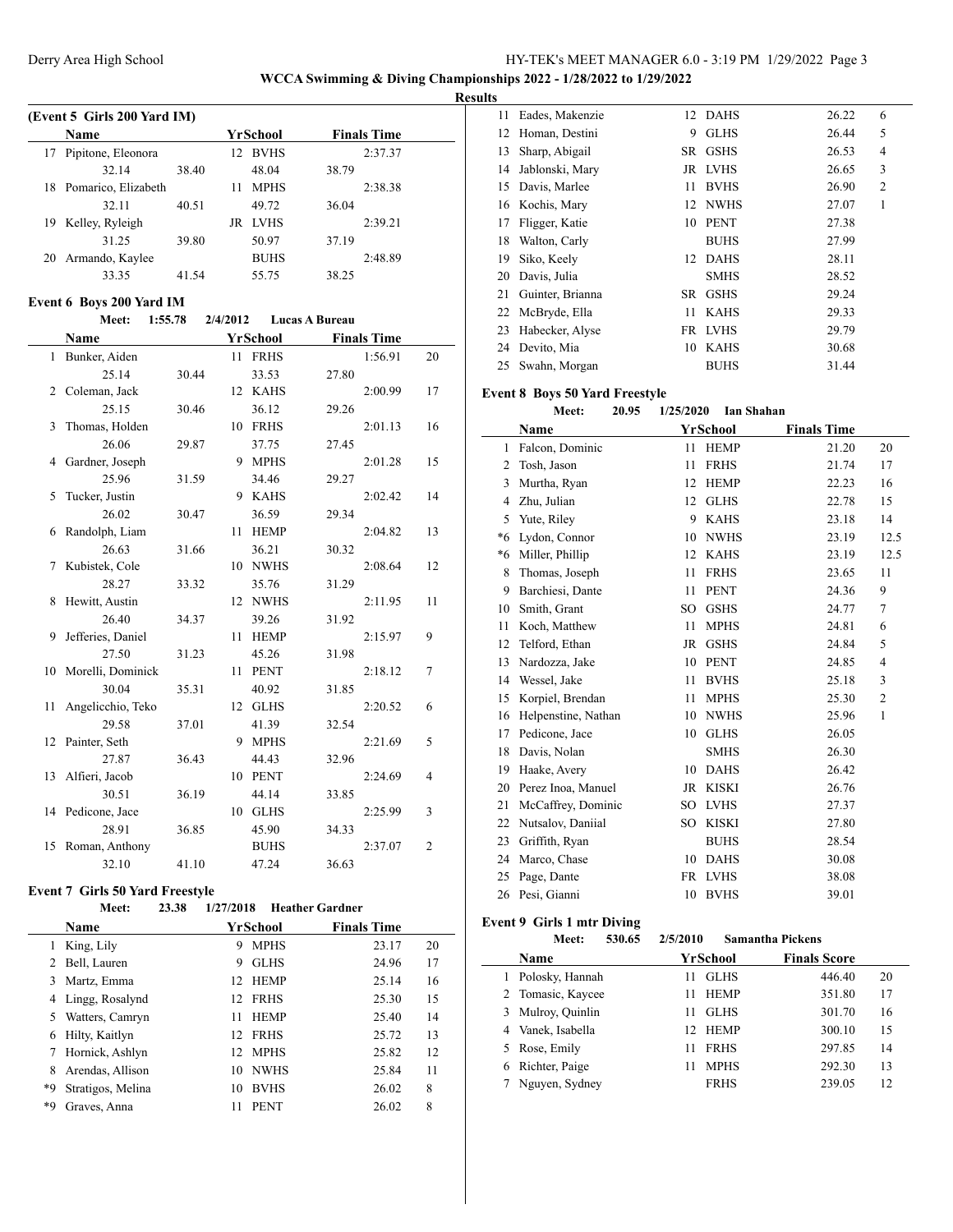**WCCA Swimming & Diving Championships 2022 - 1/28/2022 to 1/29/2022**

**Results**

|  | <b>Event 10 Boys 1 mtr Diving</b> |
|--|-----------------------------------|
|  |                                   |

|    | 646.35<br>Meet:   | 1/29/2016<br><b>Joey Ference</b> |                     |    |
|----|-------------------|----------------------------------|---------------------|----|
|    | <b>Name</b>       | YrSchool                         | <b>Finals Score</b> |    |
|    | Roddy, Nick       | SR LVHS                          | 455.60              | 20 |
| 2  | Hauser, Jake      | <b>DAHS</b><br>9                 | 321.85              | 17 |
| 3  | Popella, Tanner   | <b>GLHS</b><br>12                | 274.15              | 16 |
| 4  | Piraino, Gino     | <b>FRHS</b><br>11                | 228.60              | 15 |
| 5. | Collins, Tanner   | <b>HEMP</b><br>10                | 221.45              | 14 |
| 6  | Miller, Mackinley | <b>FRHS</b><br>9                 | 213.70              | 13 |
|    | Rundy, Ethan      | <b>HEMP</b><br>12.               | 202.30              | 12 |
| 8  | Mulroy, Delaney   | <b>GLHS</b>                      | 196.05              | 11 |

#### **Event 11 Girls 100 Yard Butterfly**

 $\overline{a}$ 

|    | Meet:                       | 56.84 | 2008 |             | Andrea Marko       |                         |
|----|-----------------------------|-------|------|-------------|--------------------|-------------------------|
|    | Name                        |       |      | YrSchool    | <b>Finals Time</b> |                         |
| 1  | Eiben, Natalie              |       | 11   | <b>FRHS</b> | 58.51              | 20                      |
|    | 27.18                       | 31.33 |      |             |                    |                         |
| 2  | Uhrinek, Hannah             |       | 10   | <b>HEMP</b> | 58.88              | 17                      |
|    | 27.58                       | 31.30 |      |             |                    |                         |
| 3  | Crupie, Jordan              |       | 12   | <b>HEMP</b> | 59.13              | 16                      |
|    | 26.92                       | 32.21 |      |             |                    |                         |
| 4  | Brown, Reegan               |       | 11   | <b>MPHS</b> | 59.24              | 15                      |
|    | 27.48                       | 31.76 |      |             |                    |                         |
| 5  | Testa, Joey                 |       | 12   | <b>NWHS</b> | 1:00.40            | 14                      |
|    | 27.90                       | 32.50 |      |             |                    |                         |
| 6  | Bell, Lauren                |       | 9    | <b>GLHS</b> | 1:01.16            | 13                      |
|    | 28.26                       | 32.90 |      |             |                    |                         |
| 7  | Smitley, Mikayla            |       | SO   | <b>LVHS</b> | 1:01.82            | 12                      |
|    | 28.98                       | 32.84 |      |             |                    |                         |
| 8  | Hilty, Allyson              |       | 11   | <b>FRHS</b> | 1:01.86            | 11                      |
|    | 28.51                       | 33.35 |      |             |                    |                         |
| 9  | Sterlitz, Amara             |       | 9    | <b>KAHS</b> | 1:01.91            | 9                       |
|    | 29.07                       | 32.84 |      |             |                    |                         |
| 10 | Mizikar, McKenna            |       | 11   | <b>MPHS</b> | 1:02.63            | 7                       |
|    | 28.36                       | 34.27 |      |             |                    |                         |
| 11 | Maley, Martyna              |       | 10   | <b>BVHS</b> | 1:05.47            | 6                       |
|    | 30.33                       | 35.14 |      |             |                    |                         |
| 12 | Buhite, Chloe               |       | 10   | <b>DAHS</b> | 1:05.51            | 5                       |
|    | 30.12                       | 35.39 |      |             |                    |                         |
| 13 | Doherty, Sophia             |       | 9    | <b>DAHS</b> | 1:05.60            | $\overline{\mathbf{4}}$ |
|    | 30.39                       | 35.21 |      |             |                    |                         |
| 14 | Chen, Jackie                |       | 11   | <b>NWHS</b> | 1:08.31            | 3                       |
|    | 31.09                       | 37.22 |      |             |                    |                         |
| 15 | Thompson, Cameran           |       | 12   | <b>KAHS</b> | 1:12.49            | 2                       |
|    | 33.49                       | 39.00 |      |             |                    |                         |
| 16 | Gentilo, Aly                |       |      | 10 GLHS     | 1:12.58            | 1                       |
|    | 33.20                       | 39.38 |      |             |                    |                         |
| 17 | Lehman, Emily               |       |      | SO GSHS     | 1:13.61            |                         |
|    | 33.94                       | 39.67 | 9    |             |                    |                         |
| 18 | Bosetti, Ava                |       |      | <b>BVHS</b> | 1:15.09            |                         |
|    | 32.96                       | 42.13 |      | <b>PENT</b> |                    |                         |
| 19 | Broadwater, Ashley<br>33.89 |       | 12   |             | 1:15.98            |                         |
|    | 20 Chobirko, Marissa        | 42.09 | 10   | <b>PENT</b> | 1:21.98            |                         |
|    |                             |       |      |             |                    |                         |
|    | 37.60                       | 44.38 |      |             |                    |                         |

|              | <b>Event 12 Boys 100 Yard Butterfly</b><br>Meet: | 50.37 | 1/25/2020 | <b>Ian Shahan</b> |                    |    |
|--------------|--------------------------------------------------|-------|-----------|-------------------|--------------------|----|
|              | Name                                             |       |           | YrSchool          | <b>Finals Time</b> |    |
| $\mathbf{1}$ | Miller, Henry                                    |       |           | <b>SMHS</b>       | 51.43              | 20 |
|              | 23.79                                            | 27.64 |           |                   |                    |    |
| 2            | Hansen, Levi                                     |       | 11        | <b>KAHS</b>       | 51.56              | 17 |
|              | 24.25                                            | 27.31 |           |                   |                    |    |
| 3            | Holm, Owen                                       |       | 12        | <b>FRHS</b>       | 52.15              | 16 |
|              | 24.44                                            | 27.71 |           |                   |                    |    |
| 4            | Kostrobala, Nathan                               |       | 11        | <b>NWHS</b>       | 52.97              | 15 |
|              | 24.20                                            | 28.77 |           |                   |                    |    |
| 5            | Cooper, Hunter                                   |       | 12        | <b>HEMP</b>       | 53.73              | 14 |
|              | 24.99                                            | 28.74 |           |                   |                    |    |
| 6            | Mutter, David                                    |       | 9         | <b>MPHS</b>       | 54.06              | 13 |
|              | 25.56                                            | 28.50 |           |                   |                    |    |
| 7            | Yute, Riley                                      |       | 9         | <b>KAHS</b>       | 54.87              | 12 |
|              | 25.37                                            | 29.50 |           |                   |                    |    |
| 8            | Holm, Benjamin                                   |       | 10        | <b>FRHS</b>       | 55.41              | 11 |
|              | 25.88                                            | 29.53 |           |                   |                    |    |
| 9            | Spehar, Colin                                    |       |           | 12 GLHS           | 56.08              | 9  |
|              | 25.68                                            | 30.40 |           |                   |                    |    |
| 10           | Ciuffoletti, Nick                                |       |           | <b>BUHS</b>       | 56.36              | 7  |
|              | 26.54                                            | 29.82 |           |                   |                    |    |
| 11           | Hewitt, Austin                                   |       |           | 12 NWHS           | 57.46              | 6  |
|              | 26.54                                            | 30.92 |           |                   |                    |    |
| 12           | Mucino, Liam                                     |       |           | 12 GLHS           | 58.86              | 5  |
|              | 26.91                                            | 31.95 |           |                   |                    |    |
| 13           | Snively, Logan                                   |       | 10        | <b>MPHS</b>       | 59.95              | 4  |
|              | 26.56                                            | 33.39 |           |                   |                    |    |
|              | 14 McCall, Sam                                   |       | SO        | LVHS              | 59.96              | 3  |
|              | 27.53                                            | 32.43 |           |                   |                    |    |
| 15           | Nemetz, Jonathan                                 |       | 12        | HEMP              | 1:01.35            | 2  |
|              | 28.27                                            | 33.08 |           |                   |                    |    |
| 16           | Alfieri, Jacob                                   |       | 10        | <b>PENT</b>       | 1:05.57            | 1  |
|              | 29.96                                            | 35.61 |           |                   |                    |    |
| 17           | Barchiesi, Dante                                 |       | 11        | <b>PENT</b>       | 1:10.19            |    |
|              | 31.72                                            | 38.47 |           |                   |                    |    |
| 18           | Roddy, Nick                                      |       |           | SR LVHS           | 1:14.80            |    |
|              | 31.71                                            | 43.09 |           |                   |                    |    |
| 19           | Perez Inoa, Manuel                               |       |           | JR KISKI          | 1:19.15            |    |
|              | 33.94                                            | 45.21 |           |                   |                    |    |
| 20           | Yeschenko, Mason                                 |       | 9         | <b>BVHS</b>       | 1:26.40            |    |
|              | 34.27                                            | 52.13 |           |                   |                    |    |
| 21           | Allshouse, Timothy                               |       |           | JR KISKI          | 1:37.16            |    |
|              | 40.02                                            | 57.14 |           |                   |                    |    |

#### **Event 13 Girls 100 Yard Freestyle**

| Meet: | 51.84 | 1/25/2020 Heather Gardner |
|-------|-------|---------------------------|

| <b>Name</b>        |       | YrSchool                    | <b>Finals Time</b> |  |
|--------------------|-------|-----------------------------|--------------------|--|
| King, Lily         |       | <b>MPHS</b><br>9            | 20<br>50.78        |  |
| 24.19              | 26.59 |                             |                    |  |
| 2 Albright, Annika |       | <b>FRHS</b><br>12.          | 54.99<br>17        |  |
| 26.47              | 28.52 |                             |                    |  |
| Martz, Emma<br>3   |       | <b>HEMP</b><br>$12^{\circ}$ | 55.18<br>16        |  |
| 26.15              | 29.03 |                             |                    |  |
| 4 Lingg, Rosalynd  |       | <b>FRHS</b><br>12           | 55.90<br>15        |  |
| 26.44              | 29.46 |                             |                    |  |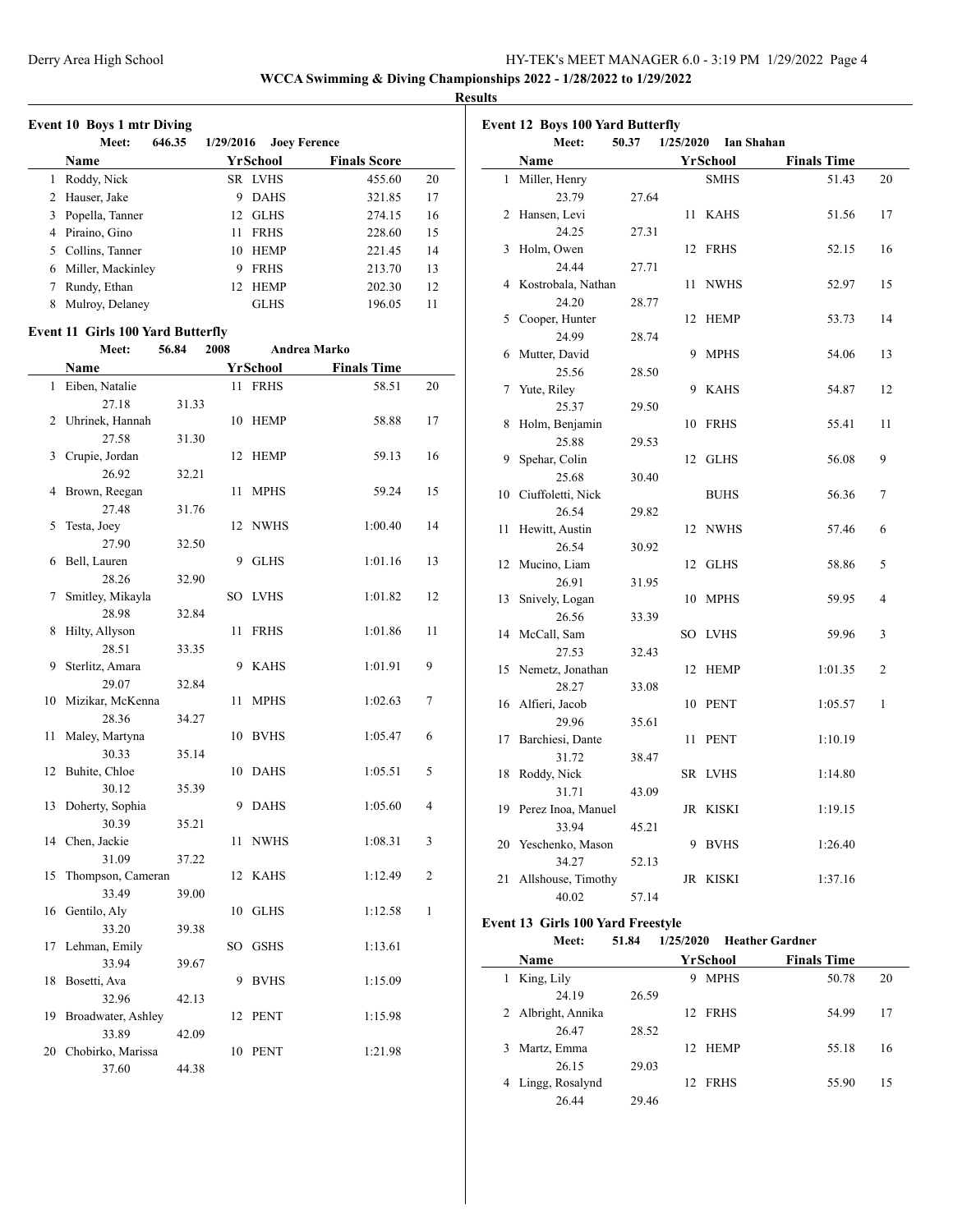**WCCA Swimming & Diving Championships 2022 - 1/28/2022 to 1/29/2022**

| (Event 13 Girls 100 Yard Freestyle)           |                     |       |    |             |         |                |  |
|-----------------------------------------------|---------------------|-------|----|-------------|---------|----------------|--|
| <b>Finals Time</b><br>Name<br><b>YrSchool</b> |                     |       |    |             |         |                |  |
|                                               | 5 Graft, Trinity    |       |    | 11 MPHS     | 55.94   | 14             |  |
|                                               | 26.65               | 29.29 |    |             |         |                |  |
| 6                                             | Arendas, Allison    |       |    | 10 NWHS     | 56.84   | 13             |  |
|                                               | 26.99               | 29.85 |    |             |         |                |  |
| 7                                             | Mucino, Dannika     |       | 10 | <b>GLHS</b> | 57.16   | 12             |  |
|                                               | 27.14               | 30.02 |    |             |         |                |  |
| 8                                             | Repak, Regan        |       | 9  | <b>DAHS</b> | 57.62   | 11             |  |
|                                               | 27.51               | 30.11 |    |             |         |                |  |
| 9                                             | Fontanazza, Chloe   |       | 12 | <b>HEMP</b> | 57.68   | 9              |  |
|                                               | 27.36               | 30.32 |    |             |         |                |  |
|                                               | 10 Giordano, Grace  |       |    | <b>BUHS</b> | 58.18   | 7              |  |
|                                               | 28.23               | 29.95 |    |             |         |                |  |
| 11                                            | Stratigos, Melina   |       | 10 | <b>BVHS</b> | 58.76   | 6              |  |
|                                               | 28.63               | 30.13 |    |             |         |                |  |
| 12                                            | Hastings, Megan     |       | 12 | <b>KAHS</b> | 59.19   | 5              |  |
|                                               | 28.16               | 31.03 |    |             |         |                |  |
| 13                                            | Mastine, Kenna      |       | 11 | <b>PENT</b> | 59.61   | $\overline{4}$ |  |
|                                               | 28.71               | 30.90 |    |             |         |                |  |
| 14                                            | Davis, Marlee       |       | 11 | <b>BVHS</b> | 1:00.01 | 3              |  |
|                                               | 28.78               | 31.23 |    |             |         |                |  |
| 15                                            | Leger, Izzy         |       |    | <b>BUHS</b> | 1:00.92 | 2              |  |
|                                               | 29.18               | 31.74 |    |             |         |                |  |
|                                               | 16 Olshanski, Manya |       | 12 | <b>NWHS</b> | 1:00.96 | 1              |  |
|                                               | 29.04               | 31.92 |    |             |         |                |  |
| 17                                            | Riggs, Jill         |       | 9  | <b>GLHS</b> | 1:01.06 |                |  |
|                                               | 29.21               | 31.85 |    |             |         |                |  |
| 18                                            | Fligger, Katie      |       | 10 | <b>PENT</b> | 1:01.96 |                |  |
|                                               | 29.22               | 32.74 |    |             |         |                |  |
| 19                                            | McBryde, Ella       |       | 11 | <b>KAHS</b> | 1:03.41 |                |  |
|                                               | 30.17               | 33.24 |    |             |         |                |  |
| 20                                            | Washburn, Kaelyn    |       |    | 10 DAHS     | 1:05.55 |                |  |
|                                               | 31.16               | 34.39 |    |             |         |                |  |
| 21                                            | Habecker, Alyse     |       |    | FR LVHS     | 1:08.41 |                |  |
|                                               | 32.09               | 36.32 |    |             |         |                |  |
| 22                                            | Slavnik, Lily       |       |    | FR GSHS     | 1:09.67 |                |  |
|                                               | 31.82               | 37.85 |    |             |         |                |  |
| 23                                            | Monticue, Alexandra |       |    | FR LVHS     | 1:18.48 |                |  |
|                                               | 37.79               | 40.69 |    |             |         |                |  |

# **Event 14 Boys 100 Yard Freestyle**<br>Meet: 46.21 2/4/2

## **Meet: 46.21 2/4/2012 Lucas A Bureau**

|   | <b>Name</b>       |       |    | YrSchool    | <b>Finals Time</b> |    |
|---|-------------------|-------|----|-------------|--------------------|----|
| 1 | Falcon, Dominic   |       |    | 11 HEMP     | 48.01              | 20 |
|   | 22.50             | 25.51 |    |             |                    |    |
| 2 | Graziano, Patton  |       | 10 | PENT        | 48.30              | 17 |
|   | 23.57             | 24.73 |    |             |                    |    |
| 3 | Holm, Owen        |       | 12 | <b>FRHS</b> | 48.38              | 16 |
|   | 23.68             | 24.70 |    |             |                    |    |
| 4 | Alexander, Conner |       | 10 | <b>PENT</b> | 48.60              | 15 |
|   | 23.41             | 25.19 |    |             |                    |    |
| 5 | Murtha, Ryan      |       | 12 | <b>HEMP</b> | 48.98              | 14 |
|   | 23.38             | 25.60 |    |             |                    |    |
| 6 | Mutter, David     |       | 9  | <b>MPHS</b> | 49.21              | 13 |
|   | 24.37             | 24.84 |    |             |                    |    |
| 7 | Tosh, Jason       |       | 11 | <b>FRHS</b> | 49.80              | 12 |
|   | 23.99             | 25.81 |    |             |                    |    |
|   |                   |       |    |             |                    |    |

| <b>Results</b> |                       |       |    |             |         |                |
|----------------|-----------------------|-------|----|-------------|---------|----------------|
|                | 8 Cormas, Nicholas    |       |    | 11 NWHS     | 49.96   | 11             |
|                | 24.03                 | 25.93 |    |             |         |                |
|                | 9 Ciuffoletti, Nick   |       |    | <b>BUHS</b> | 50.51   | 9              |
|                | 24.70                 | 25.81 |    |             |         |                |
|                | 10 Cratty, Patrick    |       |    | 9 GLHS      | 50.87   | 7              |
|                | 24.64                 | 26.23 |    |             |         |                |
|                | 11 Seman, Landon      |       |    | 10 KAHS     | 51.15   | 6              |
|                | 25.03                 | 26.12 |    |             |         |                |
|                | 12 Knupp, MJ          |       |    | SR LVHS     | 51.32   | 5              |
|                | 24.98                 | 26.34 |    |             |         |                |
|                | 13 Lydon, Connor      |       |    | 10 NWHS     | 51.54   | 4              |
|                | 24.22                 | 27.32 |    |             |         |                |
|                | 14 Zhu, Julian        |       |    | 12 GLHS     | 51.68   | 3              |
|                | 24.17                 | 27.51 |    |             |         |                |
|                | 15 Fowkes, Glenn      |       |    | 11 KAHS     | 53.86   | $\overline{2}$ |
|                | 25.62                 | 28.24 |    |             |         |                |
|                | 16 Koch, Matthew      |       | 11 | <b>MPHS</b> | 55.34   | 1              |
|                | 26.42                 | 28.92 |    |             |         |                |
|                | 17 Reda, Tim          |       |    | 9 BVHS      | 57.83   |                |
|                | 27.82                 | 30.01 |    |             |         |                |
|                | 18 McCaffrey, Dominic |       |    | SO LVHS     | 1:00.63 |                |
| $*19$          | Hugus, James          |       |    | FR GSHS     | 1:00.95 |                |
|                | 29.32                 | 31.63 |    |             |         |                |
|                | *19 Cowan, Dylan      |       |    | 10 DAHS     | 1:00.95 |                |
|                | 29.84                 | 31.11 |    |             |         |                |
|                | 21 McKlveen, Lachlan  |       |    | SO KISKI    | 1:01.49 |                |
|                | 28.37                 | 33.12 |    |             |         |                |
|                | 22 Griffith, Ryan     |       |    | <b>BUHS</b> | 1:02.79 |                |
|                | 29.47                 | 33.32 |    |             |         |                |
|                | 23 Nutsalov, Daniial  |       |    | SO KISKI    | 1:03.49 |                |
|                | 30.22                 | 33.27 |    |             |         |                |
|                | 24 Dunmire, Donald    |       |    | JR GSHS     | 1:06.26 |                |
|                | 31.43                 | 34.83 |    |             |         |                |
|                | 25 Humberger, Cameron |       |    | 9 DAHS      | 1:13.39 |                |
|                | 35.29                 | 38.10 |    |             |         |                |
|                | 26 Faraci, Guy        |       |    | 12 BVHS     | 1:14.60 |                |
|                | 34.67                 | 39.93 |    |             |         |                |

#### **Event 15 Girls 500 Yard Freestyle**

|              | Meet:              | 4:58.32 | 1/31/2015 |             | <b>Kathryn Painter</b> |    |
|--------------|--------------------|---------|-----------|-------------|------------------------|----|
|              | Name               |         |           | YrSchool    | <b>Finals Time</b>     |    |
| 1            | McFaden, Amanda    |         | 11        | <b>FRHS</b> | 5:19.45                | 20 |
|              | 28.29              | 30.88   |           | 31.72       | 32.29                  |    |
|              | 32.41              | 32.65   |           | 32.55       | 32.79                  |    |
|              | 33.29              | 32.58   |           |             |                        |    |
| 2            | Patterson, Delaney |         | 12        | <b>BVHS</b> | 5:24.56                | 17 |
|              | 28.25              | 31.38   |           | 31.93       | 32.55                  |    |
|              | 33.21              | 33.69   |           | 33.79       | 33.77                  |    |
|              | 33.55              | 32.44   |           |             |                        |    |
| $\mathbf{3}$ | Busch, Addi        |         | 9         | <b>HEMP</b> | 5:31.89                | 16 |
|              | 29.27              | 32.24   |           | 33.89       | 33.33                  |    |
|              | 34.42              | 33.97   |           | 34.43       | 34.56                  |    |
|              | 34.39              | 31.39   |           |             |                        |    |
| 4            | Sterlitz, Amara    |         | 9         | <b>KAHS</b> | 5:33.89                | 15 |
|              | 29.14              | 32.24   |           | 33.60       | 34.02                  |    |
|              | 34.09              | 34.21   |           | 34.57       | 34.81                  |    |
|              | 34.36              | 32.85   |           |             |                        |    |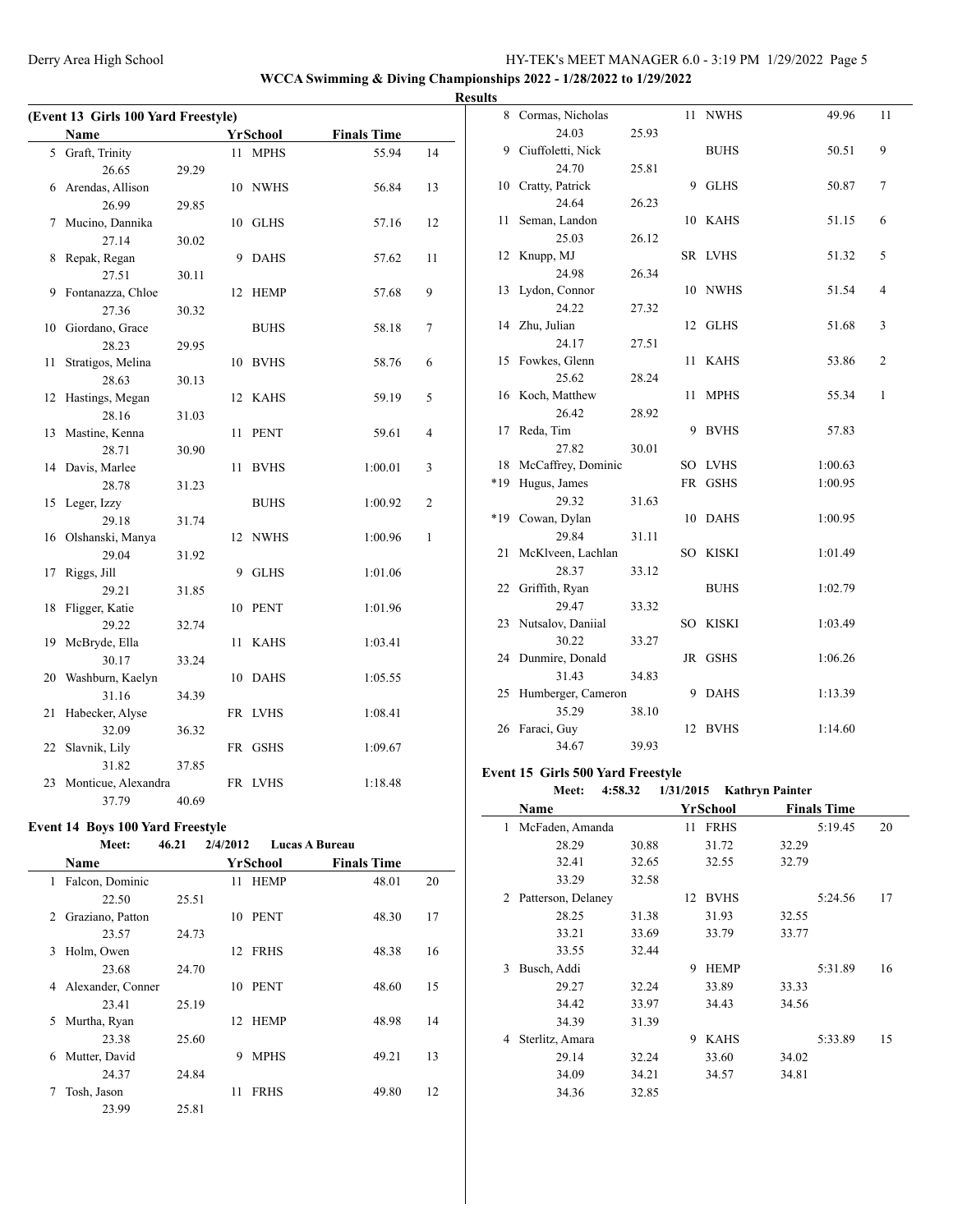**WCCA Swimming & Diving Championships 2022 - 1/28/2022 to 1/29/2022 Results**

 $\frac{1}{2}$ 

|    | <b>Name</b>            |       |    | YrSchool    |         | <b>Finals Time</b> |    |  |
|----|------------------------|-------|----|-------------|---------|--------------------|----|--|
| 5  | Wolford, Kate          |       |    | 10 GLHS     |         | 5:38.62            | 14 |  |
|    | 29.98                  | 32.91 |    | 33.89       | 34.34   |                    |    |  |
|    | 34.66                  | 34.80 |    | 34.53       | 34.95   |                    |    |  |
|    | 34.72                  | 33.84 |    |             |         |                    |    |  |
| 6  | Hoffman, Andrea        |       |    | 12 GLHS     |         | 5:41.28            | 13 |  |
|    | 29.52                  | 32.82 |    | 34.26       | 34.84   |                    |    |  |
|    | 34.41                  | 34.77 |    | 35.78       | 34.60   |                    |    |  |
|    | 35.36                  | 34.92 |    |             |         |                    |    |  |
| 7  | Cohen, Peyton          |       | 11 | <b>FRHS</b> |         | 5:42.04            | 12 |  |
|    | 28.61                  | 32.49 |    | 34.06       | 34.40   |                    |    |  |
|    | 34.86                  | 35.50 |    | 35.50       | 35.71   |                    |    |  |
|    | 35.67                  | 35.24 |    |             |         |                    |    |  |
| 8  | Peila, Charlotte       |       | 11 | <b>HEMP</b> |         | 5:43.39            | 11 |  |
|    | 29.54                  | 32.91 |    | 34.35       | 4:06.59 |                    |    |  |
| 9  | Heffelfinger, Victoria |       |    | 12 NWHS     |         | 5:44.05            | 9  |  |
|    | 29.57                  | 32.73 |    | 33.98       | 34.87   |                    |    |  |
|    | 35.44                  | 34.73 |    | 36.36       | 35.90   |                    |    |  |
|    | 35.64                  | 34.83 |    |             |         |                    |    |  |
| 10 | Johnson, Olivia        |       |    | 10 PENT     |         | 5:50.28            | 7  |  |
|    | 30.77                  | 33.84 |    | 35.21       | 35.30   |                    |    |  |
|    | 35.91                  | 36.20 |    | 35.60       | 36.79   |                    |    |  |
|    | 36.49                  | 34.17 |    |             |         |                    |    |  |
|    |                        |       |    |             |         |                    |    |  |
| 11 | Walton, Chloe          |       |    | <b>BUHS</b> |         | 5:51.34            | 6  |  |
|    | 31.11                  | 34.15 |    | 35.02       | 35.78   |                    |    |  |
|    | 36.02                  | 36.64 |    | 36.58       | 36.75   |                    |    |  |
|    | 36.53                  | 32.76 |    |             |         |                    |    |  |
|    | 12 Gaydos, Rosemary    |       |    | 10 NWHS     |         | 5:54.06            | 5  |  |
|    | 30.16                  | 33.18 |    | 34.79       | 35.53   |                    |    |  |
|    | 36.19                  | 36.59 |    | 37.23       | 37.86   |                    |    |  |
|    | 37.34                  | 35.19 |    |             |         |                    |    |  |
| 13 | Baughman, Morgan       |       | 11 | <b>MPHS</b> |         | 5:54.38            | 4  |  |
|    | 30.40                  | 34.36 |    | 35.61       | 36.30   |                    |    |  |
|    | 36.12                  | 36.77 |    | 37.55       | 36.92   |                    |    |  |
|    | 36.42                  | 33.93 |    |             |         |                    |    |  |
|    | 14 Gruska, Gianna      |       |    | 9 DAHS      |         | 6:01.35            | 3  |  |
|    | 30.53                  | 34.67 |    | 35.67       | 36.47   |                    |    |  |
|    | 36.84                  | 37.60 |    | 38.09       | 37.97   |                    |    |  |
|    | 37.85                  | 35.66 |    |             |         |                    |    |  |
| 15 | Bishop, Emma           |       |    | 10 PENT     |         | 6:05.66            | 2  |  |
|    | 32.96                  | 35.94 |    | 37.69       | 37.25   |                    |    |  |
|    | 37.54                  | 37.64 |    | 37.21       | 37.59   |                    |    |  |
|    | 36.49                  | 35.35 |    |             |         |                    |    |  |
| 16 | Fleck, Gianna          |       | 11 | <b>MPHS</b> |         | 6:07.78            | 1  |  |
|    | 31.17                  | 36.19 |    | 36.64       | 37.89   |                    |    |  |
|    | 38.29                  | 37.74 |    | 38.05       | 38.67   |                    |    |  |
|    | 38.74                  | 34.40 |    |             |         |                    |    |  |
| 17 | Horwat, Mikah          |       | 9. | <b>DAHS</b> |         | 6:08.01            |    |  |
|    | 32.15                  | 35.91 |    | 36.21       | 36.71   |                    |    |  |
|    | 37.97                  | 38.40 |    | 38.54       | 38.31   |                    |    |  |
|    | 38.09                  | 35.72 |    |             |         |                    |    |  |
| 18 | Armando, Kaylee        |       |    | <b>BUHS</b> |         | 6:11.38            |    |  |
|    |                        |       |    | 37.29       | 37.76   |                    |    |  |
|    | 37.82                  | 37.86 |    | 38.19       | 38.30   |                    |    |  |
|    | 38.88                  | 35.76 |    |             |         |                    |    |  |

| 19 | Kowalsky, Maddy                                             |                | SR LVHS             |                           | 6:15.70            |    |
|----|-------------------------------------------------------------|----------------|---------------------|---------------------------|--------------------|----|
|    | 32.75                                                       | 36.68          | 37.53               | 37.83                     |                    |    |
|    | 38.58                                                       | 38.82          | 38.95               | 38.82                     |                    |    |
|    | 38.95                                                       | 36.79          |                     |                           |                    |    |
|    | 20 Tucker, Angela                                           |                | 11 KAHS             |                           | 6:16.26            |    |
|    | 32.52                                                       | 36.95          | 37.60               | 37.70                     |                    |    |
|    | 37.90                                                       | 38.30          | 39.10               | 38.85                     |                    |    |
|    | 39.41                                                       | 37.93          |                     |                           |                    |    |
|    | Martin, Mackenzie                                           |                | 12 BVHS             |                           | DQ                 |    |
|    |                                                             |                |                     |                           |                    |    |
|    | <b>Event 16 Boys 500 Yard Freestyle</b><br>Meet:<br>4:49.22 |                |                     | 1/25/2020 Austin Prokopec |                    |    |
|    |                                                             |                |                     |                           | <b>Finals Time</b> |    |
| 1  | Name                                                        |                | YrSchool<br>11 KAHS |                           | 4:44.26            | 20 |
|    | Sterlitz, Parker<br>26.18                                   |                | 29.13               |                           |                    |    |
|    | 29.07                                                       | 28.22<br>28.68 | 28.88               | 28.96<br>28.86            |                    |    |
|    | 28.67                                                       | 27.61          |                     |                           |                    |    |
|    | 2 Alexander, Conner                                         |                | 10 PENT             |                           | 4:57.03            | 17 |
|    | 26.05                                                       | 29.00          | 29.65               | 30.31                     |                    |    |
|    | 30.64                                                       | 30.62          | 30.87               | 30.67                     |                    |    |
|    | 30.37                                                       | 28.85          |                     |                           |                    |    |
|    | Tucker, Justin                                              |                | 9 KAHS              |                           |                    |    |
| 3  | 26.81                                                       |                |                     |                           | 4:58.92            | 16 |
|    | 30.51                                                       | 29.55          | 29.81<br>30.70      | 30.47                     |                    |    |
|    | 30.42                                                       | 30.35<br>29.92 |                     | 30.38                     |                    |    |
|    |                                                             |                |                     |                           |                    | 15 |
|    | 4 Knedeisen, Matthew                                        |                | 11 HEMP             |                           | 5:03.89            |    |
|    | 26.90<br>31.26                                              | 30.03<br>31.21 | 30.78<br>31.02      | 31.41<br>31.71            |                    |    |
|    | 30.38                                                       | 29.19          |                     |                           |                    |    |
|    | 5 Mulac, Noah                                               |                | 10 NWHS             |                           | 5:09.97            | 14 |
|    | 27.08                                                       | 29.72          | 31.40               | 31.77                     |                    |    |
|    | 32.52                                                       | 32.69          | 32.14               | 32.07                     |                    |    |
|    | 31.69                                                       | 28.89          |                     |                           |                    |    |
|    | 6 Lingg, Eric                                               |                | 9 FRHS              |                           | 5:11.57            | 13 |
|    | 27.65                                                       | 30.59          | 31.45               | 31.97                     |                    |    |
|    | 32.11                                                       | 32.33          | 31.87               | 31.96                     |                    |    |
|    | 31.32                                                       | 30.32          |                     |                           |                    |    |
|    | 7 Barrick, Joe                                              |                | 12 MPHS             |                           | 5:12.28            | 12 |
|    | 27.10                                                       | 29.64          | 30.76               | 31.71                     |                    |    |
|    | 31.72                                                       | 32.50          | 32.42               | 32.12                     |                    |    |
|    | 32.83                                                       | 31.48          |                     |                           |                    |    |
| 8  | Mucino, Liam                                                |                | 12 GLHS             |                           | 5:12.87            | 11 |
|    | 28.35                                                       | 30.98          | 31.47               | 31.87                     |                    |    |
|    | 31.47                                                       | 31.84          | 31.55               | 31.92                     |                    |    |
|    | 32.03                                                       | 31.39          |                     |                           |                    |    |
| 9  | Yant, Gabriel                                               |                | 10 PENT             |                           | 5:19.28            | 9  |
|    | 28.75                                                       | 32.07          | 32.75               | 32.82                     |                    |    |
|    | 32.91                                                       | 32.99          | 32.53               | 32.50                     |                    |    |
|    | 31.88                                                       | 30.08          |                     |                           |                    |    |
| 10 | Telford, Ethan                                              |                | JR GSHS             |                           | 5:19.46            | 7  |
|    | 27.48                                                       | 30.31          | 32.06               | 32.38                     |                    |    |
|    | 33.07                                                       | 33.12          | 33.89               | 33.17                     |                    |    |
|    | 33.07                                                       | 30.91          |                     |                           |                    |    |
| 11 | Matovcik, David                                             |                | <b>BUHS</b>         |                           | 5:19.74            | 6  |
|    | 29.09                                                       | 31.71          | 32.61               | 32.66                     |                    |    |
|    | 32.53                                                       | 32.47          | 33.25               | 33.13                     |                    |    |
|    | 32.36                                                       | 29.93          |                     |                           |                    |    |
|    |                                                             |                |                     |                           |                    |    |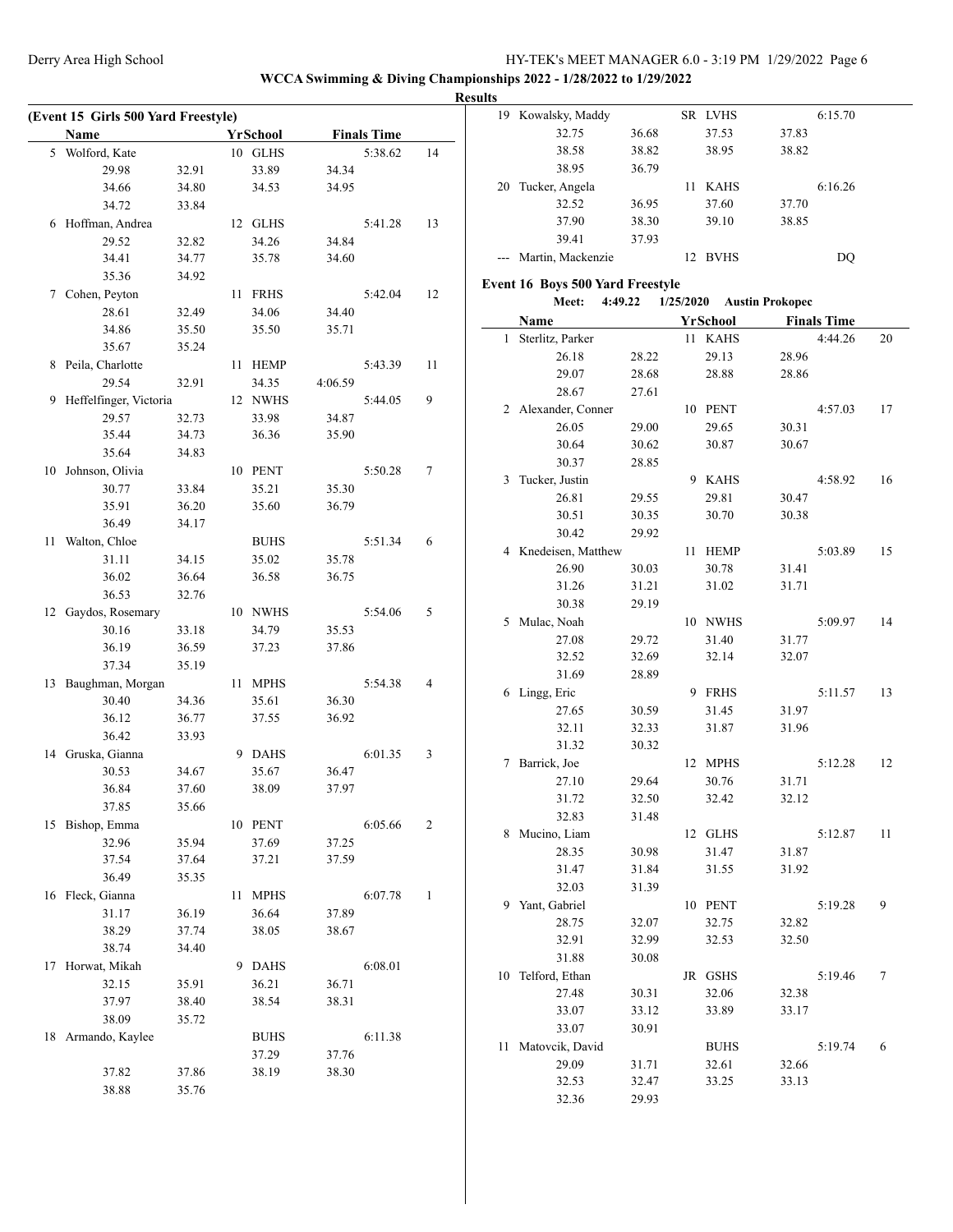#### **WCCA Swimming & Diving Championships 2022 - 1/28/2022 to 1/29/2022**

|    |                                    |       |    |             |       |                    |                | <b>Results</b> |
|----|------------------------------------|-------|----|-------------|-------|--------------------|----------------|----------------|
|    | (Event 16 Boys 500 Yard Freestyle) |       |    |             |       |                    |                |                |
|    | Name                               |       |    | YrSchool    |       | <b>Finals Time</b> |                |                |
| 12 | Lohr, Micah                        |       |    | 10 HEMP     |       | 5:20.62            | 5              |                |
|    | 27.20                              | 31.45 |    | 32.56       | 32.54 |                    |                |                |
|    | 32.53                              | 32.78 |    | 33.20       | 33.36 |                    |                |                |
|    | 33.25                              | 31.75 |    |             |       |                    |                |                |
| 13 | Spinola, Seth                      |       |    | 12 FRHS     |       | 5:29.95            | 4              |                |
|    | 28.01                              | 30.68 |    | 32.75       | 34.07 |                    |                |                |
|    | 34.18                              | 34.49 |    | 34.75       | 34.67 |                    |                |                |
|    | 34.17                              | 32.18 |    |             |       |                    |                |                |
|    | 14 Painter, Seth                   |       |    | 9 MPHS      |       | 5:47.61            | 3              |                |
|    | 29.65                              | 34.74 |    | 35.57       | 36.48 |                    |                |                |
|    | 36.16                              | 35.86 |    | 35.37       | 35.48 |                    |                | 1              |
|    | 35.53                              | 32.77 |    |             |       |                    |                |                |
| 15 | Bradley, Benjamin                  |       |    | 9 GLHS      |       | 5:56.53            | $\overline{c}$ |                |
|    | 31.50                              | 36.04 |    | 35.99       |       |                    |                |                |
|    |                                    |       |    | 37.02       |       |                    |                |                |
| 16 | Haake, Avery                       |       |    | 10 DAHS     |       | 6:04.80            | $\mathbf{1}$   |                |
|    | 31.41                              | 35.90 |    | 36.97       | 37.12 |                    |                |                |
|    | 37.56                              | 38.09 |    | 38.11       | 38.24 |                    |                |                |
|    | 37.56                              | 33.84 |    |             |       |                    |                |                |
| 17 | Helpenstine, Nathan                |       |    | 10 NWHS     |       | 6:07.76            |                |                |
|    | 30.63                              | 36.51 |    | 37.03       | 38.41 |                    |                |                |
|    | 38.58                              | 38.40 |    | 39.91       | 37.64 |                    |                |                |
|    | 37.62                              | 33.03 |    |             |       |                    |                | Eve            |
| 18 | Henderson, Luke                    |       | 11 | <b>BVHS</b> |       | 6:23.64            |                |                |
|    |                                    |       |    | 37.98       | 39.30 |                    |                | L Ba           |
|    | 39.89                              | 40.04 |    | 40.41       | 40.43 |                    |                |                |

## 40.84 37.34 **Event 17 Girls 200 Yard Freestyle Relay**

 $\overline{a}$ 

#### **Meet: 1:38.80 1/26/2019 Hempfield Area High School M Cisco, E Martz, J Crupie, F Nemetz**

|                | Team                    |       | Relay                  | <b>Finals Time</b>    |    |  |  |  |
|----------------|-------------------------|-------|------------------------|-----------------------|----|--|--|--|
| 1              | <b>HEMP</b>             |       | A                      | 1:39.80               | 40 |  |  |  |
|                | 1) Crupie, Jordan 12    |       | 2) Martz, Emma 12      |                       |    |  |  |  |
|                | 3) Uhrinek, Hannah 10   |       | 4) Watters, Camryn 11  |                       |    |  |  |  |
|                | 25.42                   | 24.86 | 25.05                  | 24.47                 |    |  |  |  |
| $\mathfrak{D}$ | <b>FRHS</b>             |       | A                      | 1:40.56               | 34 |  |  |  |
|                | 1) Albright, Annika 12  |       |                        | 2) Lingg, Rosalynd 12 |    |  |  |  |
|                | 3) Hilty, Kaitlyn 12    |       | 4) McFaden, Amanda 11  |                       |    |  |  |  |
|                | 25.54                   | 24.92 | 25.51                  | 24.59                 |    |  |  |  |
| 3              | <b>MPHS</b>             |       | A                      | 1:41.95               | 32 |  |  |  |
|                | 1) O'Connor, Kiersten 9 |       | 2) Mizikar, McKenna 11 |                       |    |  |  |  |
|                | 3) Graft, Trinity 11    |       | 4) Hornick, Ashlyn 12  |                       |    |  |  |  |
|                | 25.83                   | 25.60 | 25.21                  | 25.31                 |    |  |  |  |
| 4              | <b>GLHS</b>             |       | A                      | 1:45.15               | 30 |  |  |  |
|                | 1) Homan, Destini 9     |       | 2) Mucino, Dannika 10  |                       |    |  |  |  |
|                | 3) Hoffman, Andrea 12   |       | 4) Bell, Lauren 9      |                       |    |  |  |  |
|                | 26.90                   | 26.22 | 26.89                  | 25.14                 |    |  |  |  |
| 5              | <b>DAHS</b>             |       | A                      | 1:45.63               | 28 |  |  |  |
|                | 1) Buhite, Chloe 10     |       | 2) Repak, Regan 9      |                       |    |  |  |  |
|                | 3) Gruska, Gianna 9     |       | 4) Eades, Makenzie 12  |                       |    |  |  |  |
|                | 26.83                   | 26.45 | 26.48                  | 25.87                 |    |  |  |  |
| 6              | <b>BUHS</b>             |       | A                      | 1:47.58               | 26 |  |  |  |
|                | 1) Giordano, Grace      |       | 2) Leger, Izzy         |                       |    |  |  |  |
|                | 3) Walton, Carly        |       | 4) Walton, Chloe       |                       |    |  |  |  |
|                | 27.13                   | 27.06 | 26.98                  | 26.41                 |    |  |  |  |
|                |                         |       |                        |                       |    |  |  |  |

| 7                  | <b>BVHS</b>              |                       | A                        |       | 1:51.27 | 24 |  |
|--------------------|--------------------------|-----------------------|--------------------------|-------|---------|----|--|
|                    | 1) Davis, Marlee 11      |                       | 2) Maley, Martyna 10     |       |         |    |  |
|                    | 3) Pipitone, Eleonora 12 |                       | 4) Newbould, Grace 9     |       |         |    |  |
|                    | 27.22                    | 28.03                 | 28.82                    | 27.20 |         |    |  |
| 8                  | <b>PENT</b>              |                       | A                        |       | 1:52.33 | 22 |  |
|                    | 1) Fligger, Katie 10     |                       | 2) Harris, Emma 9        |       |         |    |  |
|                    | 3) Bishop, Emma 10       |                       | 4) Broadwater, Ashley 12 |       |         |    |  |
|                    | 28.58                    | 27.19                 | 29.23                    | 27.33 |         |    |  |
| 9                  | <b>LVHS</b>              |                       | A                        |       | 1:52.68 | 18 |  |
|                    | 1) Habecker, Alyse FR    | 2) Kowalsky, Maddy SR |                          |       |         |    |  |
|                    | 3) Smitley, Mikayla SO   |                       | 4) Jablonski, Mary JR    |       |         |    |  |
|                    | 31.97                    | 27.76                 | 26.51                    | 26.44 |         |    |  |
| 10                 | <b>KAHS</b>              |                       | A                        |       | 1:53.31 | 14 |  |
|                    | 1) McBryde, Ella 11      |                       | 2) Thompson, Cameran 12  |       |         |    |  |
|                    | 3) Tucker, Angela 11     |                       | 4) Hastings, Megan 12    |       |         |    |  |
|                    | 28.70                    | 29.60                 | 28.45                    | 26.56 |         |    |  |
| 11                 | <b>GSHS</b>              |                       | A                        |       | 1:57.58 | 12 |  |
|                    | 1) Sharp, Abigail SR     |                       | 2) Lehman, Emily SO      |       |         |    |  |
|                    | 3) Slavnik, Lily FR      |                       | 4) Guinter, Brianna SR   |       |         |    |  |
|                    | 27.16                    | 30.14                 | 31.55                    | 28.73 |         |    |  |
|                    | <b>NWHS</b>              |                       | A                        |       | DO      |    |  |
| 1) Chen, Jackie 11 |                          |                       | 2) Fleming, Madison 11   |       |         |    |  |
|                    | 3) Watson, Emilie 12     |                       | 4) Ivory, Olivia 10      |       |         |    |  |
|                    | 28.54                    | 27.37                 | 28.54                    | 27.02 |         |    |  |

#### **Event 18 Boys 200 Yard Freestyle Relay**

## **Meet: 1:28.47 1/26/2019 Penn Trafford High School**

|  |  |  |  |  | L Babik, N Graziano, A Prokopec, B Yant |  |  |  |
|--|--|--|--|--|-----------------------------------------|--|--|--|
|--|--|--|--|--|-----------------------------------------|--|--|--|

|                | Team                   |       | Relay                  |                           | <b>Finals Time</b> |    |  |  |  |
|----------------|------------------------|-------|------------------------|---------------------------|--------------------|----|--|--|--|
| 1              | <b>HEMP</b>            |       | A                      |                           | 1:27.33            | 40 |  |  |  |
|                | 1) Randolph, Liam 11   |       | 2) Murtha, Ryan 12     |                           |                    |    |  |  |  |
|                | 3) Cooper, Hunter 12   |       | 4) Falcon, Dominic 11  |                           |                    |    |  |  |  |
|                | 22.68                  | 21.67 | 21.99                  | 20.99                     |                    |    |  |  |  |
| $\overline{c}$ | <b>FRHS</b>            |       | A                      |                           | 1:28.63            | 34 |  |  |  |
|                | 1) Tosh, Jason 11      |       |                        | 2) Bunker, Aiden 11       |                    |    |  |  |  |
|                | 3) Thomas, Joseph 11   |       | 4) Holm, Owen 12       |                           |                    |    |  |  |  |
|                | 22.12                  | 21.97 | 23.18                  | 21.36                     |                    |    |  |  |  |
| 3              | <b>KAHS</b>            |       | A                      |                           | 1:28.84            | 32 |  |  |  |
|                | 1) Coleman, Jack 12    |       |                        | 2) Yute, Riley 9          |                    |    |  |  |  |
|                | 3) Sterlitz, Parker 11 |       | 4) Hansen, Levi 11     |                           |                    |    |  |  |  |
|                | 22.70                  | 22.56 | 22.14                  | 21.44                     |                    |    |  |  |  |
| 4              | <b>GLHS</b>            |       | A                      |                           | 1:32.17            | 30 |  |  |  |
|                | 1) Zhu, Julian 12      |       | 2) Spehar, Colin 12    |                           |                    |    |  |  |  |
|                | 3) Cratty, Charlie 11  |       | 4) Cratty, Patrick 9   |                           |                    |    |  |  |  |
|                | 22.78                  | 23.21 | 23.52                  | 22.66                     |                    |    |  |  |  |
| 5              | <b>NWHS</b>            |       | A                      |                           | 1:37.83            | 28 |  |  |  |
|                | 1) Kubistek, Cole 10   |       |                        | 2) Helpenstine, Nathan 10 |                    |    |  |  |  |
|                | 3) Hewitt, Austin 12   |       | 4) Cormas, Nicholas 11 |                           |                    |    |  |  |  |
|                | 25.55                  | 25.99 | 23.77                  | 22.52                     |                    |    |  |  |  |
| 6              | <b>MPHS</b>            |       | A                      |                           | 1:38.92            | 26 |  |  |  |
|                | 1) Kiser, Jacob 12     |       | 2) Painter, Seth 9     |                           |                    |    |  |  |  |
|                | 3) Korpiel, Brendan 11 |       | 4) Koch, Matthew 11    |                           |                    |    |  |  |  |
|                | 25.90                  | 24.84 | 24.00                  | 24.18                     |                    |    |  |  |  |
| 7              | <b>PENT</b>            |       | A                      |                           | 1:39.58            | 24 |  |  |  |
|                | 1) Barchiesi, Dante 11 |       | 2) Yant, Gabriel 10    |                           |                    |    |  |  |  |
|                | 3) Nardozza, Jake 10   |       | 4) Alfieri, Jacob 10   |                           |                    |    |  |  |  |
|                | 24.67                  | 24.83 | 23.91                  | 26.17                     |                    |    |  |  |  |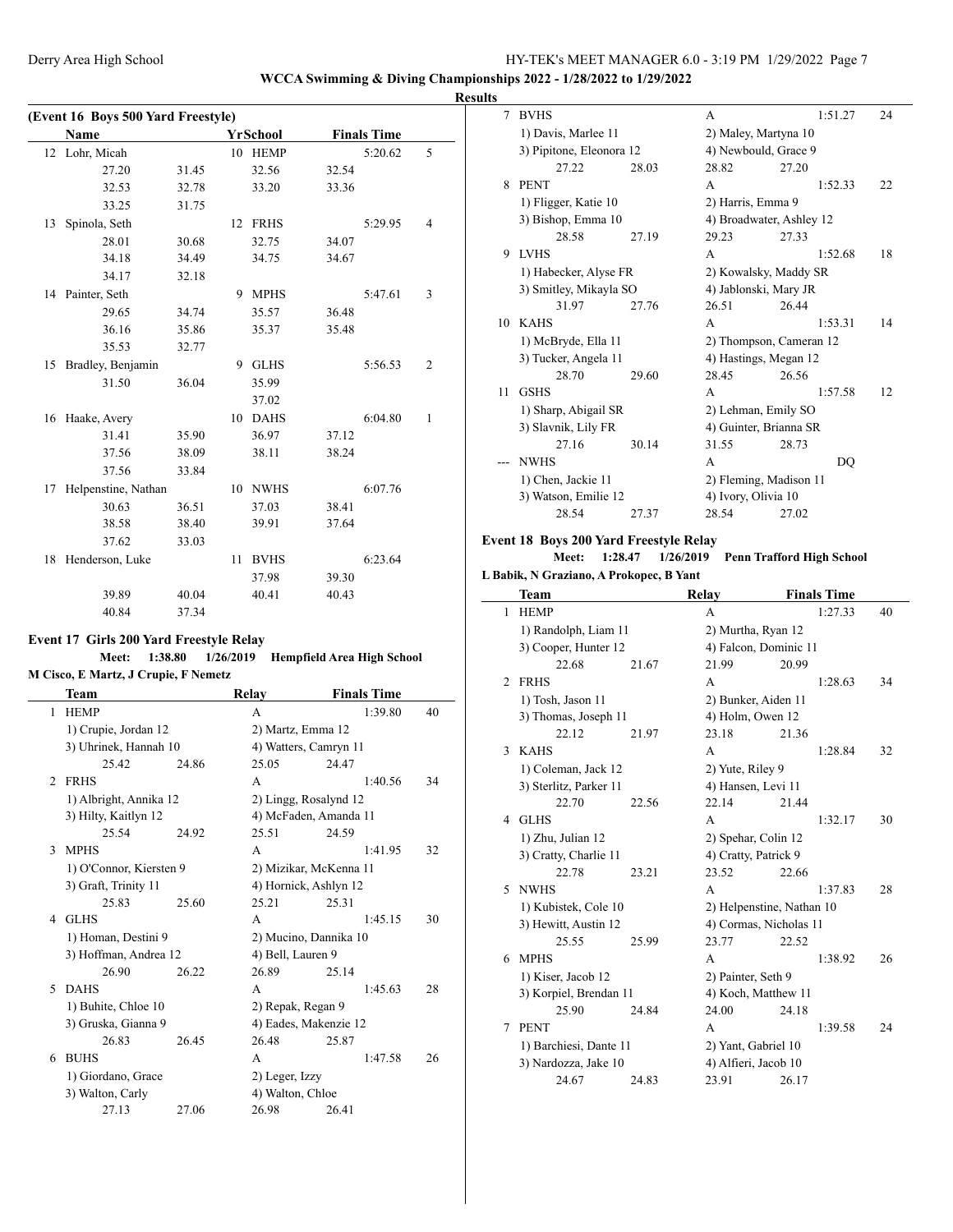**WCCA Swimming & Diving Championships 2022 - 1/28/2022 to 1/29/2022**

#### **Results**

|    | Team                    |                         | Relay                    | <b>Finals Time</b>       |  |    |
|----|-------------------------|-------------------------|--------------------------|--------------------------|--|----|
| 8  | <b>LVHS</b>             |                         | A                        | 1:41.29                  |  | 22 |
|    | 1) Roddy, Nick SR       |                         |                          | 2) McCaffrey, Dominic SO |  |    |
|    | 3) McCall, Sam SO       |                         | 4) Knupp, MJ SR          |                          |  |    |
|    | 25.84                   | 26.70                   | 25.03                    | 23.72                    |  |    |
| 9  | <b>BUHS</b>             |                         | A                        | 1:43.75                  |  | 18 |
|    | 1) Matovcik, David      |                         | 2) Aliyetti, David       |                          |  |    |
|    | 3) Griffith, Ryan       |                         | 4) Ciuffoletti, Nick     |                          |  |    |
|    | 26.05                   | 27.22                   | 27.64                    | 22.84                    |  |    |
| 10 | <b>GSHS</b>             |                         | A                        | 1:44.94                  |  | 14 |
|    | 1) Smith, Grant SO      |                         |                          | 2) Hugus, James FR       |  |    |
|    | 3) Dunmire, Donald JR   |                         |                          | 4) Telford, Ethan JR     |  |    |
|    | 25.37                   | 27.24                   | 27.62                    | 24.71                    |  |    |
| 11 | <b>KISKI</b>            |                         | A                        | 1:47.62                  |  | 12 |
|    |                         | 1) Aldridge, Preston JR |                          | 2) Wang, Sz-An           |  |    |
|    | 3) McKlveen, Lachlan SO |                         | 4) Perez Inoa, Manuel JR |                          |  |    |
|    | 26.90                   | 27.39                   | 27.23                    | 26.10                    |  |    |
|    | 12 DAHS                 |                         | A                        | 2:00.34                  |  | 10 |
|    | 1) Cowan, Dylan 10      |                         |                          | 2) Marco, Chase 10       |  |    |
|    | 3) Humberger, Cameron 9 |                         |                          | 4) Haake, Avery 10       |  |    |
|    | 27.79                   | 30.88                   | 35.46                    | 26.21                    |  |    |
| 13 | <b>BVHS</b>             |                         | A                        | 2:07.04                  |  | 8  |
|    | 1) Yeschenko, Mason 9   |                         | 2) Pesi, Gianni 10       |                          |  |    |
|    | 3) Faraci, Guy 12       |                         |                          | 4) Henderson, Luke 11    |  |    |
|    | 29.32                   | 39.27                   | 32.04                    | 26.41                    |  |    |

#### **Event 19 Girls 100 Yard Backstroke**

 $\overline{\phantom{a}}$ 

|    | Meet:                 | 57.12 | 2/6/2010 | <b>Anna C Gibas</b> |                    |                |
|----|-----------------------|-------|----------|---------------------|--------------------|----------------|
|    | Name                  |       |          | <b>YrSchool</b>     | <b>Finals Time</b> |                |
|    | 1 Watters, Camryn     |       |          | 11 HEMP             | 57.84              | 20             |
|    | 27.97                 | 29.87 |          |                     |                    |                |
| 2  | Crupie, Jordan        |       |          | 12 HEMP             | 58.91              | 17             |
|    | 28.22                 | 30.69 |          |                     |                    |                |
| 3  | Gardner, SaraJo       |       | 11       | <b>MPHS</b>         | 59.93              | 16             |
|    | 29.10                 | 30.83 |          |                     |                    |                |
| 4  | Hilty, Allyson        |       | 11       | <b>FRHS</b>         | 1:00.64            | 15             |
|    | 28.97                 | 31.67 |          |                     |                    |                |
| 5  | Black, Chloe          |       |          | 10 NWHS             | 1:00.87            | 14             |
|    | 29.41                 | 31.46 |          |                     |                    |                |
| 6  | O'Connor, Kiersten    |       | 9        | <b>MPHS</b>         | 1:01.87            | 13             |
|    | 29.63                 | 32.24 |          |                     |                    |                |
| 7  | Testa, Joey           |       |          | 12 NWHS             | 1:02.14            | 12             |
|    | 29.88                 | 32.26 |          |                     |                    |                |
| 8  | Kunkle, Paige         |       | 9        | KAHS                | 1:03.19            | 11             |
|    | 30.48                 | 32.71 |          |                     |                    |                |
| 9  | Homan, Destini        |       | 9        | <b>GLHS</b>         | 1:03.76            | 9              |
|    | 31.22                 | 32.54 |          |                     |                    |                |
| 10 | Smitley, Mikayla      |       |          | SO LVHS             | 1:04.09            | 7              |
|    | 30.83                 | 33.26 |          |                     |                    |                |
| 11 | Wang, Grace           |       | 11       | <b>FRHS</b>         | 1:05.14            | 6              |
|    | 31.43                 | 33.71 |          |                     |                    |                |
| 12 | Graves, Anna          |       | 11       | <b>PENT</b>         | 1:05.91            | 5              |
|    | 31.48                 | 34.43 |          |                     |                    |                |
| 13 | Maley, Martyna        |       | 10       | <b>BVHS</b>         | 1:07.06            | $\overline{4}$ |
|    | 32.43                 | 34.63 |          |                     |                    |                |
|    | 14 Pipitone, Eleonora |       | 12       | <b>BVHS</b>         | 1:07.22            | 3              |
|    | 31.66                 | 35.56 |          |                     |                    |                |

| w  |                     |       |    |             |         |                |
|----|---------------------|-------|----|-------------|---------|----------------|
|    | 15 Guinter, Brianna |       |    | SR GSHS     | 1:08.52 | $\overline{2}$ |
|    | 33.32               | 35.20 |    |             |         |                |
|    | 16 Harris, Emma     |       |    | 9 PENT      | 1:08.92 | 1              |
|    | 32.79               | 36.13 |    |             |         |                |
| 17 | Siko, Keely         |       |    | 12 DAHS     | 1:10.05 |                |
|    | 33.60               | 36.45 |    |             |         |                |
|    | 18 Hastings, Megan  |       |    | 12 KAHS     | 1:10.15 |                |
|    | 33.12               | 37.03 |    |             |         |                |
|    | 19 Kelley, Ryleigh  |       |    | JR LVHS     | 1:10.97 |                |
|    | 34.10               | 36.87 |    |             |         |                |
|    | 20 Leger, Izzy      |       |    | <b>BUHS</b> | 1:11.63 |                |
|    | 34.60               | 37.03 |    |             |         |                |
| 21 | Horwat, Mikah       |       | 9  | <b>DAHS</b> | 1:14.12 |                |
|    | 36.49               | 37.63 |    |             |         |                |
|    | 22 Vogelsang, Bryn  |       | 11 | <b>GLHS</b> | 1:14.58 |                |
|    | 35.60               | 38.98 |    |             |         |                |
|    | 23 Davis, Julia     |       |    | <b>SMHS</b> | 1:14.80 |                |
|    | 36.66               | 38.14 |    |             |         |                |
| 24 | Swahn, Morgan       |       |    | <b>BUHS</b> | 1:19.58 |                |
|    | 37.77               | 41.81 |    |             |         |                |
| 25 | Slavnik, Lily       |       | FR | <b>GSHS</b> | 1:26.46 |                |
|    | 41.32               | 45.14 |    |             |         |                |

#### **Event 20 Boys 100 Yard Backstroke**

34.11 35.91

| ent 20 Boys 100 Yard Backstroke |       |           |             |                    |                |
|---------------------------------|-------|-----------|-------------|--------------------|----------------|
| Meet:                           | 52.46 | 1/26/2019 | Ian Shahan  |                    |                |
| Name                            |       |           | YrSchool    | <b>Finals Time</b> |                |
| 1 Graziano, Patton              |       |           | 10 PENT     | 51.49              | 20             |
| 25.13                           | 26.36 |           |             |                    |                |
| 2 Thomas, Holden                |       |           | 10 FRHS     | 51.66              | 17             |
| 24.96                           | 26.70 |           |             |                    |                |
| 3 Dzurica, Jacob                |       |           | 12 HEMP     | 53.56              | 16             |
| 26.04                           | 27.52 |           |             |                    |                |
| 4 Kostrobala, Nathan            |       |           | 11 NWHS     | 55.24              | 15             |
| 26.40                           | 28.84 |           |             |                    |                |
| 5 Reda, Nick                    |       | 11        | <b>BVHS</b> | 56.03              | 14             |
| 27.04                           | 28.99 |           |             |                    |                |
| 6 Spehar, Colin                 |       |           | 12 GLHS     | 57.55              | 13             |
| 27.79                           | 29.76 |           |             |                    |                |
| 7 Seman, Landon                 |       |           | 10 KAHS     | 57.94              | 12             |
| 28.71                           | 29.23 |           |             |                    |                |
| 8 Jefferies, Daniel             |       | 11        | <b>HEMP</b> | 57.99              | 11             |
| 28.20                           | 29.79 |           |             |                    |                |
| 9 Fowkes, Glenn                 |       | 11        | <b>KAHS</b> | 58.97              | 9              |
| 28.71                           | 30.26 |           |             |                    |                |
| 10 Cratty, Charlie              |       | 11        | <b>GLHS</b> | 59.88              | 7              |
| 29.17                           | 30.71 |           |             |                    |                |
| 11 Snively, Logan               |       |           | 10 MPHS     | 1:00.54            | 6              |
| 28.75                           | 31.79 |           |             |                    |                |
| 12 Morelli, Dominick            |       | 11        | PENT        | 1:02.73            | 5              |
| 29.95                           | 32.78 |           |             |                    |                |
| 13 Smith, Grant                 |       |           | SO GSHS     | 1:02.74            | 4              |
| 30.92                           | 31.82 |           |             |                    |                |
| 14 Piraino, Gino                |       | 11        | <b>FRHS</b> | 1:05.79            | 3              |
| 30.45                           | 35.34 |           |             |                    |                |
| 15 Kiser, Jacob                 |       | 12        | <b>MPHS</b> | 1:06.50            | $\overline{2}$ |
| 32.09                           | 34.41 |           |             |                    |                |
| 16 Fulmer, Michael              |       | 12        | NWHS        | 1:10.02            | 1              |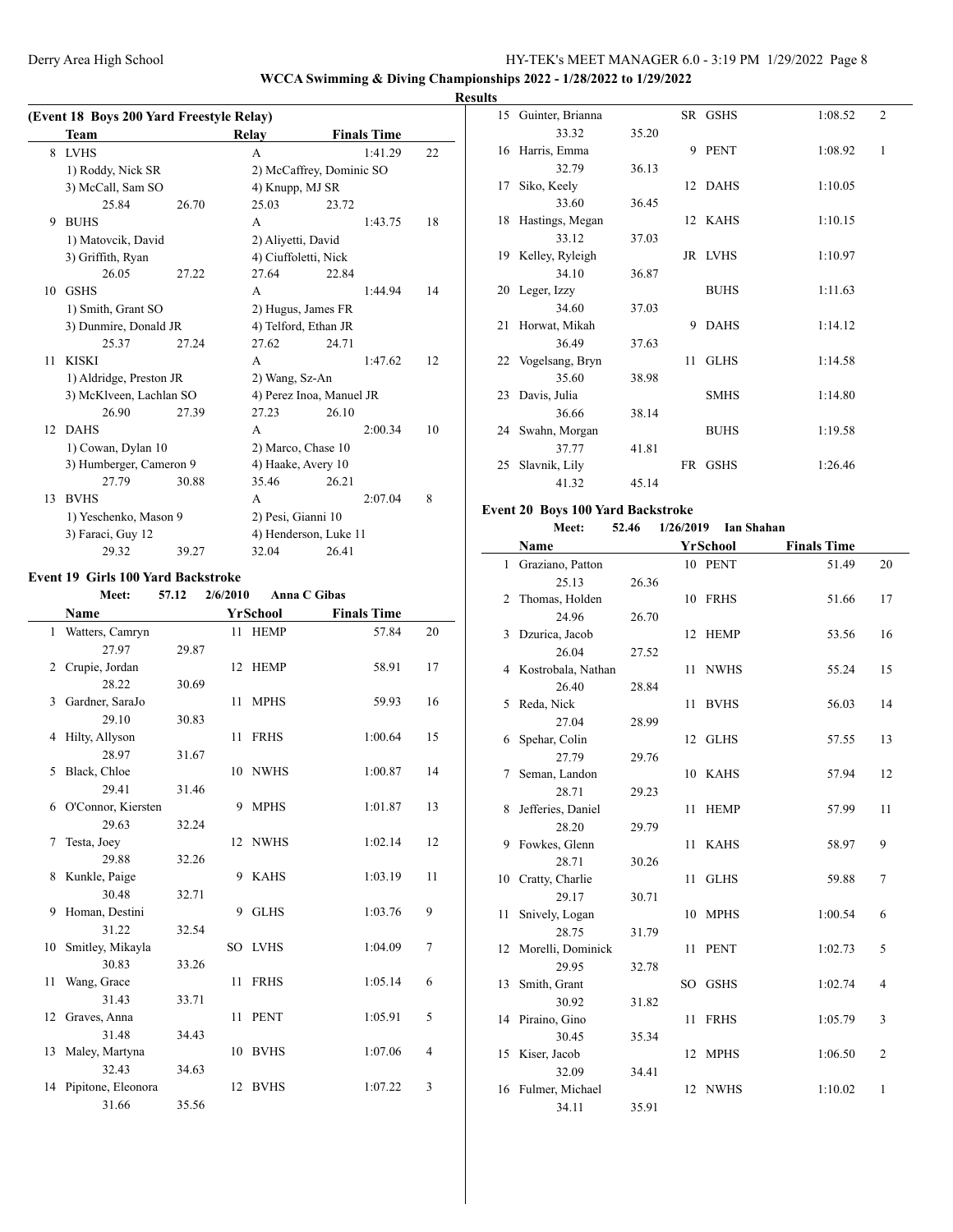#### **WCCA Swimming & Diving Championships 2022 - 1/28/2022 to 1/29/2022**

 $\frac{1}{2}$ 

**Results**

| (Event 20 Boys 100 Yard Backstroke) |              |       |                    |                    |  |  |  |  |  |
|-------------------------------------|--------------|-------|--------------------|--------------------|--|--|--|--|--|
|                                     | <b>Name</b>  |       | YrSchool           | <b>Finals Time</b> |  |  |  |  |  |
| 17                                  | Davis, Nolan |       | <b>SMHS</b>        | 1:10.40            |  |  |  |  |  |
|                                     | 33.77        | 36.63 |                    |                    |  |  |  |  |  |
| 18                                  | Marco, Chase |       | <b>DAHS</b><br>10  | 1:13.76            |  |  |  |  |  |
|                                     | 36.38        | 37.38 |                    |                    |  |  |  |  |  |
| 19                                  | Hugus, James |       | <b>GSHS</b><br>FR. | 1:17.89            |  |  |  |  |  |
|                                     | 38.35        | 39.54 |                    |                    |  |  |  |  |  |
| 20                                  | Wang, Sz-An  |       | <b>KISKI</b>       | 1:18.45            |  |  |  |  |  |
|                                     | 35.84        | 42.61 |                    |                    |  |  |  |  |  |
| 21                                  | Bates, Gavin |       | <b>DAHS</b><br>9   | 1:36.81            |  |  |  |  |  |
|                                     | 47.40        | 49.41 |                    |                    |  |  |  |  |  |
|                                     | Pesi, Gianni |       | <b>BVHS</b><br>10  | DO                 |  |  |  |  |  |
|                                     | 49.78        | 46.94 |                    |                    |  |  |  |  |  |

#### **Event 21 Girls 100 Yard Breaststroke**

 $\overline{a}$ 

#### **Meet: 1:04.30 1/26/2019 Heather Gardner**

|    | Name                        |       |     | YrSchool    | <b>Finals Time</b> |                |
|----|-----------------------------|-------|-----|-------------|--------------------|----------------|
| 1  | Miller, Eliza               |       |     | 10 KAHS     | 1:05.47            | 20             |
|    | 31.04                       | 34.43 |     |             |                    |                |
| 2  | Blakley, Paityn             |       | 11  | <b>FRHS</b> | 1:05.78            | 17             |
|    | 31.28                       | 34.50 |     |             |                    |                |
| 3  | Little, Anna                |       | 11  | <b>NWHS</b> | 1:06.26            | 16             |
|    | 31.06                       | 35.20 |     |             |                    |                |
| 4  | King, Abigail               |       | 10  | KAHS        | 1:08.01            | 15             |
|    | 32.13                       | 35.88 |     |             |                    |                |
| 5  | Hilty, Kaitlyn              |       | 12  | <b>FRHS</b> | 1:10.95            | 14             |
|    | 33.27                       | 37.68 |     |             |                    |                |
| 6  | Sharp, Abigail              |       | SR. | <b>GSHS</b> | 1:12.37            | 13             |
|    | 33.85                       | 38.52 |     |             |                    |                |
| 7  | Jablonski, Mary             |       |     | JR LVHS     | 1:13.41            | 12             |
|    | 33.22                       | 40.19 |     |             |                    |                |
| 8  | Bosetti, Ava                |       | 9   | <b>BVHS</b> | 1:13.60            | 11             |
|    | 35.15                       | 38.45 |     |             |                    |                |
| 9  | Elder, Maggie               |       | 9   | <b>GLHS</b> | 1:14.06            | 9              |
|    | 34.58                       | 39.48 |     |             |                    |                |
| 10 | Repak, Regan                |       | 9   | <b>DAHS</b> | 1:15.01            | 7              |
|    | 34.63                       | 40.38 |     |             |                    |                |
| 11 | Arendas, Emily              |       | 10  | <b>NWHS</b> | 1:15.19            | 6              |
|    | 35.37                       | 39.82 |     |             |                    |                |
| 12 | Schmitt, Siera              |       | 11  | <b>PENT</b> | 1:15.25            | 5              |
|    | 35.16                       | 40.09 |     |             |                    |                |
| 13 | Mastine, Kenna              |       | 11  | <b>PENT</b> | 1:15.32            | $\overline{4}$ |
|    | 35.88                       | 39.44 |     |             |                    |                |
| 14 | Eades, Makenzie             |       | 12  | <b>DAHS</b> | 1:15.74            | 3              |
|    | 34.69                       | 41.05 |     |             |                    |                |
| 15 | Johnson, Gabrielle          |       | 10  | <b>GLHS</b> | 1:16.52            | $\overline{c}$ |
|    | 36.02                       | 40.50 |     |             |                    |                |
| 16 | Hornick, Ashlyn             |       | 12  | <b>MPHS</b> | 1:17.73            | 1              |
|    | 36.04                       | 41.69 |     |             |                    |                |
| 17 | Barrick, Maddie             |       | 9   | <b>MPHS</b> | 1:17.90            |                |
|    | 35.40                       | 42.50 |     |             |                    |                |
| 18 | Williams, Kasey             |       | 9   | <b>HEMP</b> | 1:19.47            |                |
|    | 36.80                       | 42.67 |     |             |                    |                |
| 19 | Lickenfelt, Camryn<br>37.23 |       | 12  | <b>HEMP</b> | 1:21.07            |                |
|    | 20 Newbould, Grace          | 43.84 | 9   | <b>BVHS</b> | 1:26.07            |                |
|    | 39.89                       | 46.18 |     |             |                    |                |
|    |                             |       |     |             |                    |                |

| 21 | Walton, Carly                                |       |           | <b>BUHS</b> | 1:27.26               |    |
|----|----------------------------------------------|-------|-----------|-------------|-----------------------|----|
|    | 40.01                                        | 47.25 |           |             |                       |    |
|    |                                              |       |           |             |                       |    |
|    | Event 22 Boys 100 Yard Breaststroke<br>Meet: | 59.20 | 1/26/2019 |             | <b>William Crites</b> |    |
|    | Name                                         |       |           | YrSchool    | <b>Finals Time</b>    |    |
| 1  | Gardner, Joseph                              |       |           | 9 MPHS      | 57.84                 | 20 |
|    | 27.04                                        | 30.80 |           |             |                       |    |
|    | 2 Miller, Henry                              |       |           | <b>SMHS</b> | 58.28                 | 17 |
|    | 26.75                                        | 31.53 |           |             |                       |    |
| 3  | Bunker, Aiden                                |       | 11        | <b>FRHS</b> | 59.50                 | 16 |
|    | 27.95                                        | 31.55 |           |             |                       |    |
| 4  | Randolph, Liam                               |       | 11        | <b>HEMP</b> | 59.58                 | 15 |
|    | 27.85                                        | 31.73 |           |             |                       |    |
| 5  | Coleman, Jack                                |       | 12        | KAHS        | 1:01.79               | 14 |
|    | 28.59                                        | 33.20 |           |             |                       |    |
| 6  | Cooper, Hunter                               |       | 12        | HEMP        | 1:02.71               | 13 |
|    | 29.26                                        | 33.45 |           |             |                       |    |
| 7  | Miller, Phillip                              |       | 12        | KAHS        | 1:03.44               | 12 |
|    | 29.55                                        | 33.89 |           |             |                       |    |
| 8  | Thomas, Joseph                               |       | 11        | <b>FRHS</b> | 1:04.02               | 11 |
|    | 29.62                                        | 34.40 |           |             |                       |    |
| 9  | Kubistek, Cole                               |       |           | 10 NWHS     | 1:04.86               | 9  |
|    | 30.94                                        | 33.92 |           |             |                       |    |
|    | 10 Kelly, Aidan                              |       | 11        | <b>PENT</b> | 1:05.43               | 7  |
|    | 30.84                                        | 34.59 |           |             |                       |    |
| 11 | Cormas, Nicholas                             |       | 11        | <b>NWHS</b> | 1:06.95               | 6  |
|    | 31.13                                        | 35.82 |           |             |                       |    |
| 12 | Wessel, Jake                                 |       | 11        | <b>BVHS</b> | 1:07.67               | 5  |
| 13 | 31.12                                        | 36.55 | 12        | <b>GLHS</b> | 1:08.37               | 4  |
|    | Angelicchio, Teko<br>32.22                   | 36.15 |           |             |                       |    |
| 14 | McCall, Sam                                  |       |           | SO LVHS     | 1:08.92               | 3  |
|    | 32.23                                        | 36.69 |           |             |                       |    |
| 15 | Korpiel, Brendan                             |       | 11        | <b>MPHS</b> | 1:10.21               | 2  |
|    | 32.45                                        | 37.76 |           |             |                       |    |
| 16 | Dunmire, Donald                              |       | JR        | <b>GSHS</b> | 1:13.57               | 1  |
|    | 34.95                                        | 38.62 |           |             |                       |    |
| 17 | Reda, Tim                                    |       | 9         | <b>BVHS</b> | 1:13.86               |    |
|    | 34.48                                        | 39.38 |           |             |                       |    |
| 18 | Aldridge, Preston                            |       |           | JR KISKI    | 1:14.46               |    |
|    | 34.43                                        | 40.03 |           |             |                       |    |
| 19 | Roman, Anthony                               |       |           | <b>BUHS</b> | 1:18.24               |    |
|    | 36.42                                        | 41.82 |           |             |                       |    |
| 20 | Aliyetti, David                              |       |           | <b>BUHS</b> | 1:18.67               |    |
|    | 36.41                                        | 42.26 |           |             |                       |    |
| 21 | Elder, John                                  |       | 11        | GLHS        | 1:19.82               |    |
|    | 37.68                                        | 42.14 |           |             |                       |    |
| 22 | Schadler, Chris                              |       | 9         | <b>PENT</b> | 1:20.54               |    |
|    | 37.87                                        | 42.67 |           |             |                       |    |
| 23 | Cowan, Dylan<br>37.02                        | 45.76 | 10        | <b>DAHS</b> | 1:22.78               |    |
| 24 | McKlveen, Lachlan                            |       |           | SO KISKI    | 1:37.44               |    |
|    | 44.21                                        | 53.23 |           |             |                       |    |
|    |                                              |       |           |             |                       |    |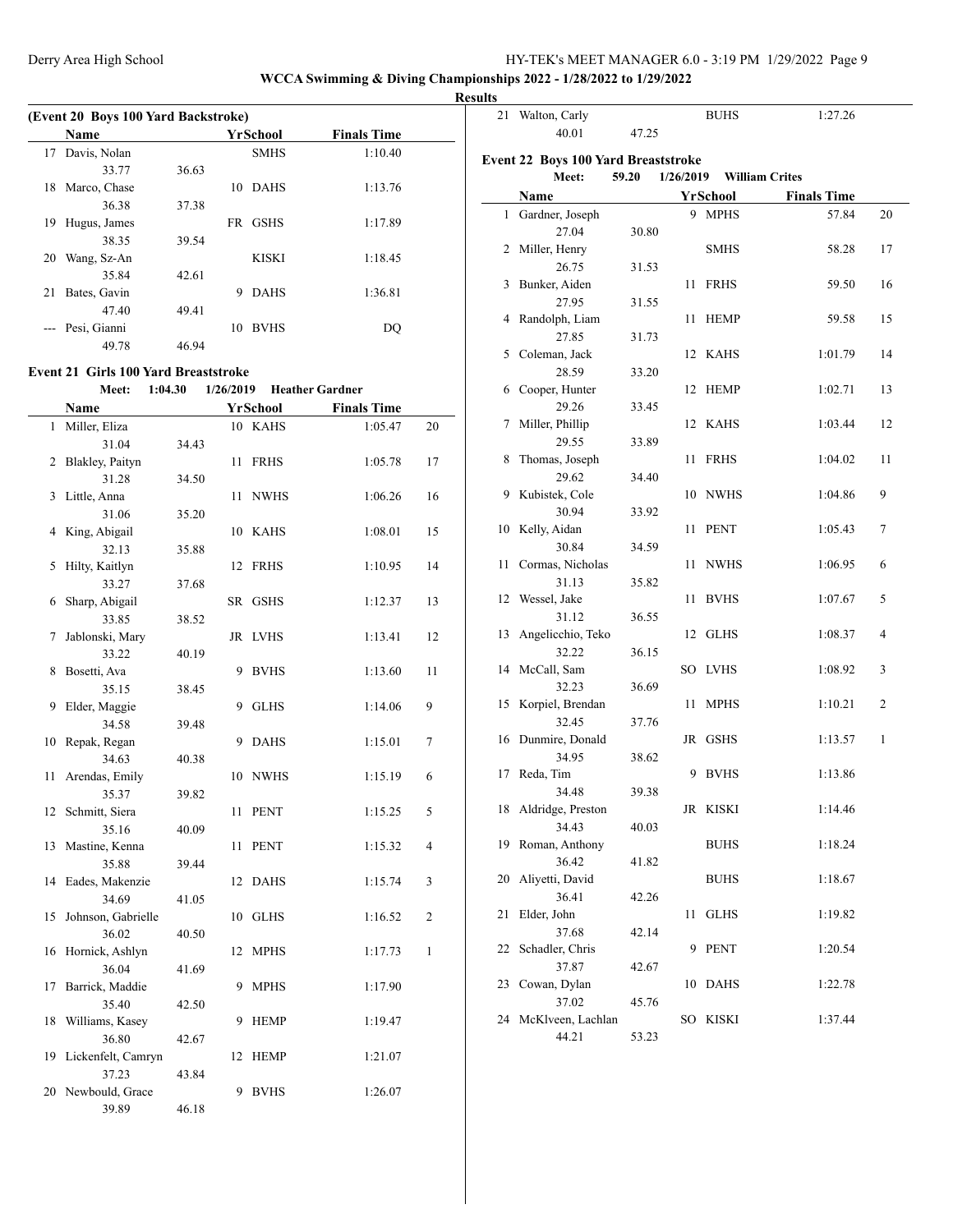1 MPHS

2 FRHS

3 KAHS

4 NWHS

5 BVHS

6 HEMP

7 DAHS

8 BUHS

9 GLHS

10 PENT

**WCCA Swimming & Diving Championships 2022 - 1/28/2022 to 1/29/2022 Results**

## **Event 23 Girls 400 Yard Freestyle Relay Meet: 3:37.01 2/1/2014 Greater Latrobe High School K Owens, G Defrancesco, M Douds, M Sowinski Team Relay Finals Time** 1) Brown, Reegan 11 3) Gardner, SaraJo 11 25.95 54.46 26.52 56.17 25.60 53.79 23.53 50.27 1) Albright, Annika 12 3) Eiben, Natalie 11 26.84 56.37 25.64 54.67 26.47 56.41 25.77 55.00 1) King, Abigail 10 3) Kunkle, Paige 9 27.83 57.73 27.83 58.98 27.32 57.26 25.31 52.94 1) Arendas, Allison 10 3) Black, Chloe 10 27.63 57.91 27.13 57.39 27.24 57.44 1) Davis, Marlee 11

| <b>Team</b>             |         | Relay                |                                            | <b>Finals Time</b> |    |              | <b>Team</b> |
|-------------------------|---------|----------------------|--------------------------------------------|--------------------|----|--------------|-------------|
| <b>MPHS</b>             |         | A                    |                                            | 3:34.69            | 40 | $\mathbf{1}$ | <b>FRHS</b> |
| 1) Brown, Reegan 11     |         | 2) Graft, Trinity 11 |                                            |                    |    |              | 1) Hol      |
| 3) Gardner, SaraJo 11   |         | 4) King, Lily 9      |                                            |                    |    |              | 3) Tho      |
| 25.95                   | 54.46   | 26.52                | 56.17                                      |                    |    |              |             |
| 25.60                   | 53.79   | 23.53                | 50.27                                      |                    |    |              |             |
| <b>FRHS</b>             |         | A                    |                                            | 3:42.45            | 34 |              | 2 KAHS      |
| 1) Albright, Annika 12  |         |                      | 2) Lingg, Rosalynd 12                      |                    |    |              | $1)$ Col    |
| 3) Eiben, Natalie 11    |         |                      | 4) McFaden, Amanda 11                      |                    |    |              | 3) Ster     |
| 26.84                   | 56.37   | 25.64                | 54.67                                      |                    |    |              |             |
| 26.47                   | 56.41   | 25.77                | 55.00                                      |                    |    |              |             |
| <b>KAHS</b>             |         | A                    |                                            | 3:46.91            | 32 | 3            | <b>MPHS</b> |
| 1) King, Abigail 10     |         | 2) Sterlitz, Amara 9 |                                            |                    |    |              | $1)$ Mu     |
| 3) Kunkle, Paige 9      |         | 4) Miller, Eliza 10  |                                            |                    |    |              | 3) Bari     |
| 27.83                   | 57.73   | 27.83                | 58.98                                      |                    |    |              |             |
| 27.32                   | 57.26   | 25.31                | 52.94                                      |                    |    |              |             |
| <b>NWHS</b>             |         | A                    |                                            | 3:47.69            | 30 |              | 4 GLHS      |
| 1) Arendas, Allison 10  |         | 2) Testa, Joey 12    |                                            |                    |    |              | 1) Cra      |
| 3) Black, Chloe 10      |         | 4) Little, Anna 11   |                                            |                    |    |              | 3) Crat     |
| 27.63                   | 57.91   | 27.13                | 57.39                                      |                    |    |              |             |
| 27.24                   | 57.44   | 26.01                | 54.95                                      |                    |    |              |             |
| <b>BVHS</b>             |         | A                    |                                            | 3:51.47            | 28 | 5            | HEMP        |
| 1) Davis, Marlee 11     |         | 2) Bosetti, Ava 9    |                                            |                    |    |              | 1) Dzu      |
| 3) Stratigos, Melina 10 |         |                      | 4) Patterson, Delaney 12                   |                    |    |              | 3) Rai      |
| 28.07                   | 58.75   | 28.54                | 59.60                                      |                    |    |              |             |
| 27.03                   | 56.93   | 26.61                | 56.19                                      |                    |    |              |             |
| <b>HEMP</b>             |         | A                    |                                            | 3:55.18            | 26 |              | 6 NWHS      |
| 1) Fontanazza, Chloe 12 |         | 2) Busch, Addi 9     |                                            |                    |    |              | $1)$ Lyd    |
| 3) Williams, Kasey 9    |         |                      | 4) Peila, Charlotte 11                     |                    |    |              | 3) Cor      |
| 27.82                   | 58.03   | 27.89                | 57.82                                      |                    |    |              |             |
| 29.00                   | 1:00.16 | 28.27                | 59.17                                      |                    |    |              |             |
| <b>DAHS</b>             |         | A                    |                                            | 3:55.38            | 24 | 7            | PENT        |
| 1) Repak, Regan 9       |         | 2) Buhite, Chloe 10  |                                            |                    |    |              | $1)$ Ale:   |
| 3) Gruska, Gianna 9     |         |                      | 4) Eades, Makenzie 12                      |                    |    |              | 3) Yan      |
| 28.18                   | 58.96   | 27.63                | 58.00                                      |                    |    |              |             |
| 27.40                   | 59.13   | 27.69                | 59.29                                      |                    |    |              |             |
| <b>BUHS</b>             |         | A                    |                                            | 3:59.36            | 22 | 8            | <b>BVHS</b> |
| 1) Walton, Chloe        |         | 2) Walton, Carly     |                                            |                    |    |              | 1) Her      |
| 3) Leger, Izzy          |         |                      | 4) Giordano, Grace                         |                    |    |              | 3) Red      |
| 28.03                   | 58.51   | 28.44                | 1:01.02                                    |                    |    |              |             |
| 29.05                   | 1:01.28 | 27.93                | 58.55                                      |                    |    |              |             |
| <b>GLHS</b>             |         | A                    |                                            | 4:01.72            | 18 | 9            | <b>BUHS</b> |
| 1) Hoffman, Andrea 12   |         |                      | 2) Bush, Addison 10                        |                    |    |              | $1)$ Ciu    |
| 3) Riggs, Jill 9        |         |                      | 4) Wolford, Kate 10                        |                    |    |              | 3) Aliy     |
| 27.76                   | 58.13   | 28.95                | 1:01.02                                    |                    |    |              |             |
| 28.77                   | 1:02.51 | 28.28                | 1:00.06                                    |                    |    |              |             |
| <b>PENT</b>             |         | A                    |                                            | 4:05.34            | 14 | 10           | DAHS        |
| 1) Schmitt, Siera 11    |         |                      |                                            |                    |    |              | $1)$ Cov    |
| 3) Johnson, Olivia 10   |         |                      | 2) Graves, Anna 11<br>4) Mastine, Kenna 11 |                    |    |              | 3) Mar      |
| 29.68<br>1:02.16        |         | 29.29                | 1:01.61                                    |                    |    |              |             |
| 29.10                   | 1:00.84 | 28.69                | 1:00.73                                    |                    |    |              |             |
|                         |         |                      |                                            |                    |    |              |             |

|    | Meet:                                                  | 3:14.82        | 1/26/2019                | <b>Penn Trafford High School</b>        |    |  |  |  |
|----|--------------------------------------------------------|----------------|--------------------------|-----------------------------------------|----|--|--|--|
|    | L Babik, N Graziano, A Prokopec, B Yant<br><b>Team</b> |                | Relay                    | <b>Finals Time</b>                      |    |  |  |  |
| 1  | <b>FRHS</b>                                            |                | A                        | 3:13.72                                 | 40 |  |  |  |
|    | 1) Holm, Owen 12                                       |                |                          | 2) Holm, Benjamin 10                    |    |  |  |  |
|    | 3) Thomas, Holden 10                                   |                |                          | 4) Bunker, Aiden 11                     |    |  |  |  |
|    | 23.00                                                  | 48.45          | 23.12                    | 48.56                                   |    |  |  |  |
|    | 22.85                                                  | 48.15          | 23.21                    | 48.56                                   |    |  |  |  |
| 2  | KAHS                                                   |                | A                        | 3:15.91                                 | 34 |  |  |  |
|    | 1) Coleman, Jack 12                                    |                |                          | 2) Tucker, Justin 9                     |    |  |  |  |
|    | 3) Sterlitz, Parker 11                                 |                |                          | 4) Hansen, Levi 11                      |    |  |  |  |
|    | 24.07                                                  | 50.45          | 23.86                    | 50.41                                   |    |  |  |  |
|    | 23.07                                                  | 48.54          | 22.14                    | 46.51                                   |    |  |  |  |
| 3  | <b>MPHS</b>                                            |                | A                        | 3:20.67                                 | 32 |  |  |  |
|    |                                                        |                |                          |                                         |    |  |  |  |
|    | 1) Mutter, David 9                                     |                |                          | 2) Snively, Logan 10                    |    |  |  |  |
|    | 3) Barrick, Joe 12<br>23.77                            | 48.28          | 24.80                    | 4) Gardner, Joseph 9<br>55.70           |    |  |  |  |
|    |                                                        |                |                          |                                         |    |  |  |  |
|    | 21.59                                                  | 48.80          | 22.60                    | 47.89                                   |    |  |  |  |
|    | 4 GLHS                                                 |                | A                        | 3:22.85                                 | 30 |  |  |  |
|    | 1) Cratty, Patrick 9                                   |                |                          | 2) Zhu, Julian 12                       |    |  |  |  |
|    | 3) Cratty, Charlie 11                                  |                |                          | 4) Spehar, Colin 12                     |    |  |  |  |
|    | 24.60                                                  | 50.74          | 23.49                    | 50.68                                   |    |  |  |  |
|    | 24.22                                                  | 50.76          | 23.36                    | 50.67                                   |    |  |  |  |
| 5  | <b>HEMP</b>                                            |                | A                        | 3:23.19                                 | 28 |  |  |  |
|    | 1) Dzurica, Jacob 12                                   |                | 2) Knedeisen, Matthew 11 |                                         |    |  |  |  |
|    | 3) Raimondo, Isaiah 12                                 |                |                          | 4) Murtha, Ryan 12                      |    |  |  |  |
|    | 25.23                                                  | 51.35          | 24.48                    | 51.64                                   |    |  |  |  |
|    | 24.34                                                  | 51.49          | 22.99                    | 48.71                                   |    |  |  |  |
| 6  | NWHS                                                   |                | A                        | 3:26.38                                 | 26 |  |  |  |
|    | 1) Lydon, Connor 10                                    |                |                          | 2) Mulac, Noah 10                       |    |  |  |  |
|    | 3) Cormas, Nicholas 11                                 |                | 4) Kostrobala, Nathan 11 |                                         |    |  |  |  |
|    | 24.42                                                  | 52.53          | 24.83                    | 52.87                                   |    |  |  |  |
|    | 24.31                                                  | 51.12          | 23.71                    | 49.86                                   |    |  |  |  |
|    | 7 PENT                                                 |                | A                        | 3:29.21                                 | 24 |  |  |  |
|    | 1) Alexander, Conner 10                                |                | 2) Kelly, Aidan 11       |                                         |    |  |  |  |
|    | 3) Yant, Gabriel 10                                    |                |                          | 4) Graziano, Patton 10                  |    |  |  |  |
|    | 24.06                                                  | 49.41          | 26.61                    | 55.23                                   |    |  |  |  |
|    | 26.51                                                  | 55.90          | 23.20                    | 48.67                                   |    |  |  |  |
| 8  | <b>BVHS</b>                                            |                | A                        | 3:46.00                                 | 22 |  |  |  |
|    | 1) Henderson, Luke 11                                  |                |                          |                                         |    |  |  |  |
|    | 3) Reda, Tim 9                                         |                |                          | 2) Wessel, Jake 11<br>4) Reda, Nick 11  |    |  |  |  |
|    | 28.50                                                  |                | 26.51                    |                                         |    |  |  |  |
|    | 27.56                                                  | 59.58<br>58.47 | 24.39                    | 56.87                                   |    |  |  |  |
|    |                                                        |                |                          | 51.08                                   |    |  |  |  |
| 9  | <b>BUHS</b>                                            |                | A                        | 3:51.32                                 | 18 |  |  |  |
|    | 1) Ciuffoletti, Nick                                   |                |                          | 2) Roman, Anthony<br>4) Matovcik, David |    |  |  |  |
|    | 3) Aliyetti, David                                     |                |                          |                                         |    |  |  |  |
|    | 24.02                                                  | 49.43          | 29.40                    | 1:01.63                                 |    |  |  |  |
|    | 30.05                                                  | 1:06.34        | 26.07                    | 53.92                                   |    |  |  |  |
| 10 | DAHS                                                   |                | А                        | 4:32.41                                 | 14 |  |  |  |
|    | 1) Cowan, Dylan 10                                     |                |                          | 2) Humberger, Cameron 9                 |    |  |  |  |
|    | 3) Marco, Chase 10                                     |                |                          | 4) Haake, Avery 10                      |    |  |  |  |
|    | 31.22                                                  | 1:06.26        | 34.46                    | 1:13.47                                 |    |  |  |  |
|    | 35.12                                                  | 1:14.62        | 27.50                    | 58.06                                   |    |  |  |  |